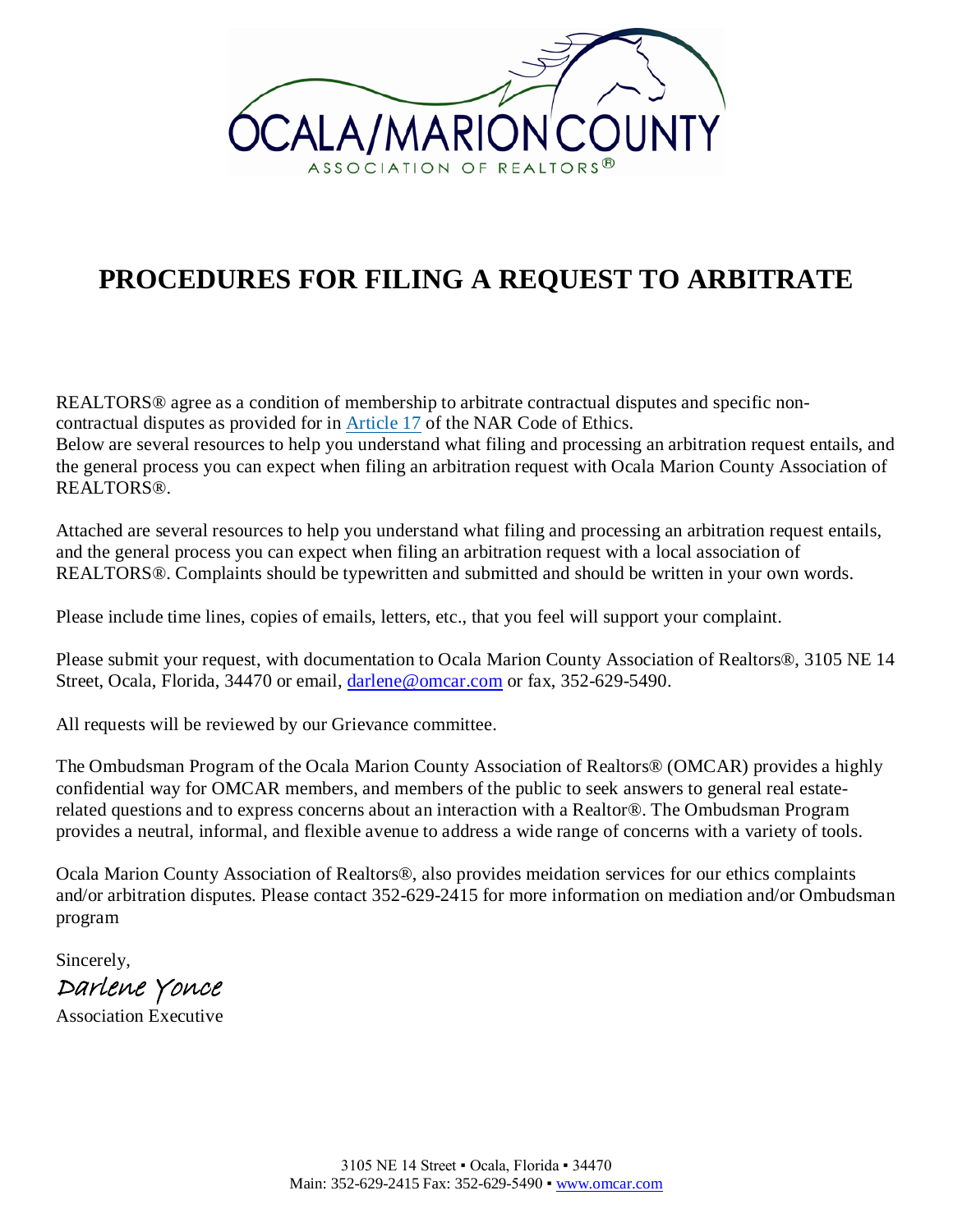# **OCALA/MARION COUNTY ASSOCIATION OF REALTORS® 3105 NE 14 Street Ocala, Florida 34470 Request and Agreement to Arbitrate**

- 1. The undersigned, by becoming and remaining a member of the Ocala/Marion Co. Assn. of REALTORS (or Participant in its MLS), has previously consented to arbitration through the Board under its rules and regulations.
- 2. I am informed that each person named below is a member in good standing of the Association (or Participant in its MLS), or was a member of said Association of REALTORS<sup>®</sup> at the time the dispute arose.
- 3. A dispute arising out of the real estate business as defined by Article 17 of the Code of Ethics exists between me and (list all persons you wish to name as respondents to this arbitration):

| Name |                                   | Address |
|------|-----------------------------------|---------|
|      | , REALTOR <sup>®</sup> principal_ |         |
| Name |                                   | Address |
| Firm |                                   | Address |

(NOTE: Arbitration is generally conducted between REALTORS® (principals) or between firms comprised of REALTOR® principals. Naming a Realtor® [principal] as respondent enables the complainant to know who will participate in the hearing from the respondent's firm; naming a firm may increase the likelihood of collecting any resulting award.)

- 4. There is due, unpaid and owing to me (or I retain) from the above-named persons the sum of  $\frac{1}{2}$ My claim is predicated upon the statement attached, marked Exhibit I and incorporated by reference into this application. The disputed funds are currently held by Parties are strongly encouraged to provide any and all documents and evidence they intend to introduce during the hearing to the other party(ies) and to the OMCAR prior to the day of the hearing. Providing documents and evidence in advance can expedite the hearing process and prevent costly, unnecessary continuances.
- 5. I request and consent to arbitrate through the Association in accordance with *its Code of Ethics and Arbitration Manual* (alternatively, "in accordance with the professional standards procedures set forth in the bylaws of the Association"). I agree to abide by the arbitration award and, if I am the non-prevailing party, to, within ten (10) days following transmittal fo the award, either (1) pay the award to the party(ies) named in the award or (2) deposit the funds with the Professional Standards Administrator to be held in an escrow or trust account maintained for this purpose. Failure to satisfy the award or to deposit the funds in the escrow or trust account within this time period may be considered a violation of a membership duty and may subject the member to disciplinary action at the discretion of the Board of Directors consistent with Section 53, The Award, code of Ethics and Arbitration Manual.

In the event I do not comply with the arbitration award and it is necessary for any party to this arbitration to obtain judicial confirmation and enforcement of the arbitration award against me, I agree to pay the party obtaining such confirmation the costs and reasonable attorney's fees incurred in obtaining such confirmation and enforcement.

- 6. I enclose my check in the sum of **\$250.00** for the arbitration filing deposit.
- 7. I understand that I may be represented by legal counsel, and that I should give written notice no less than **fifteen (15) days** before the hearing of the name, address, and phone number of my attorney to all parties and the Association. Failure to provide this notice may result in a continuance of the hearing, if the Hearing Panel determines that the rights of the other party(ies) require representation.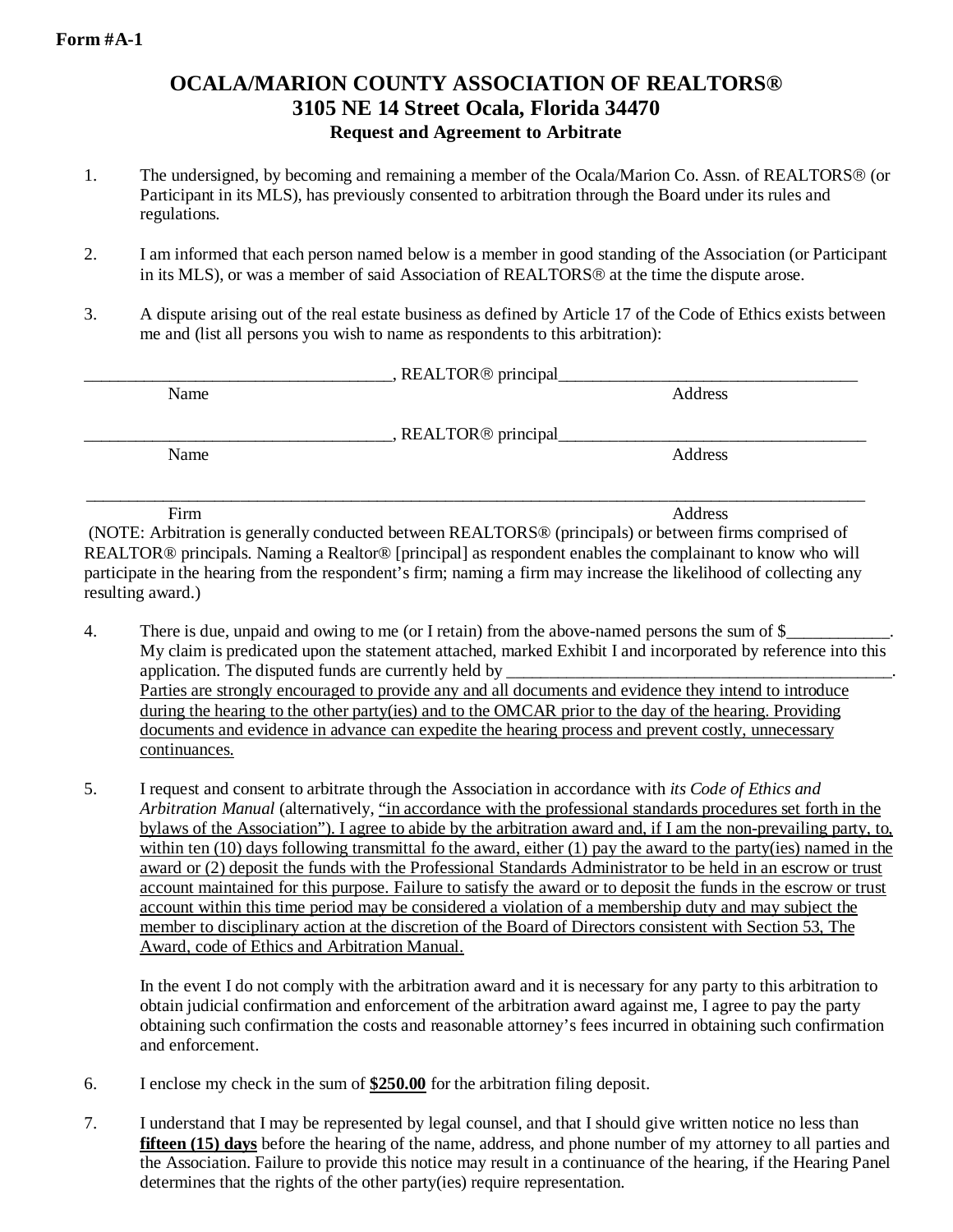8. Each party must provide a list of the names of witnesses he intends to call at the hearing to the Association and to all other parties not less than **fifteen (15) days** prior to the hearing. Each party shall arrange for his witnesses to be present at the time and place designated for the hearing. The following REALTOR<sup>®</sup> nonprincipal or REALTOR®-Associate nonprincipal) affiliated with my firm has a financial interest in the outcome of the proceeding and may be called as a witness, and has the right to be present throughout the hearing:

# **Please print or type name of REALTOR®**

# **ALL PARTIES APPREARING AT A HEARING MY BE CALLED AS A WITNESS WITHOUT ADVANCE NOTICE.**

9. I declare that this application and the allegations contained herein are true and correct to the best of my knowledge and belief and this request for arbitration is filed within **one hundred eighty (180) days** after the closing of the transaction, if any, or within **one hundred eighty (180) days** after the facts constituting the arbitrable matter could have been known in the exercise of reasonable diligence, whichever is later.

# Date(s) alleged dispute took place :

- 10. If either party to an arbitration request believes that the Grievance Committee has incorrectly classified the issue presented in the request (i.e., mandatory or voluntary), the party has **twenty (20) days** from the date of transmittal of the Grievance Committee's decision to file a written appeal of the decision. Only those materials that the Grievance Committee had at the time of its determination may be considered with the appeal by the Board of Directors.
- 11. Are the circumstances giving rise to this arbitration request the subject of civil litigation?  $\Box \Box Y$ es  $\Box \Box$  **No**
- 12. Important note related to arbitration conducted pursuant to Standard of Practice 17-4 (1) or (2): Where arbitration is conducted between two (or more) cooperating brokers pursuant to Standard of Practice 17-4 (1) or (2), the amount in dispute and the amount of any potential resulting award is limited to the amount paid to the respondent by the listing broker, seller, or landlord and any amount credited or paid to a party to the transaction at the direction of the respondent.
- 13. Address of the property in the transaction giving rise to this arbitration request:
- 14. The sale/lease closed on: \_\_\_\_\_\_\_\_\_\_\_\_\_\_\_\_\_\_\_\_\_\_\_\_\_\_\_\_\_\_\_\_\_\_\_\_\_\_\_\_\_\_\_\_\_\_\_\_\_\_\_\_\_\_\_\_\_\_\_\_\_\_\_\_\_
- 15. Agreements to arbitrate are irrevocable except as otherwise provided under state law.

# **Complainant(s)**

| Name (Type/Print) | Signature of REALTOR® Principal             | Date  |  |
|-------------------|---------------------------------------------|-------|--|
|                   |                                             |       |  |
|                   |                                             |       |  |
| Address           | Telephone                                   | Email |  |
|                   |                                             |       |  |
| Name (Type/Print) | Signature of REALTOR <sup>®</sup> Principal | Date  |  |
|                   |                                             |       |  |
| Address           | Telephone                                   | Email |  |
|                   |                                             |       |  |
| Name of Firm*     | Address                                     |       |  |

\*In cases where arbitration is requested in the name of a firm comprised of REALTORS® (principals), the request must be signed by at least one of the REALTOR<sup>®</sup> principals of the firm as a co-complainant. (Revised 11/15)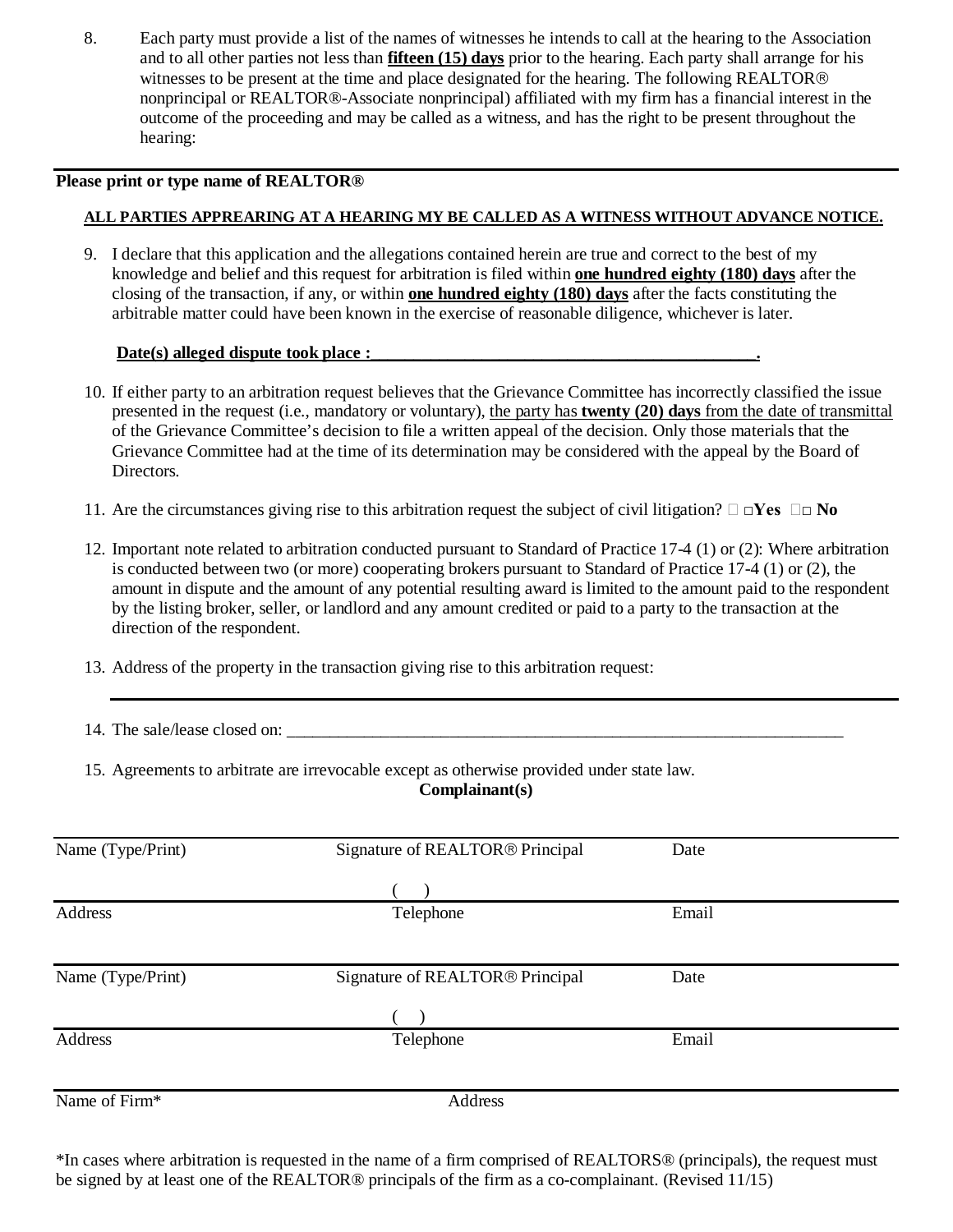# **Part Ten, Section 43 — Arbitrable Issues**

As used in Article 17 of the Code of Ethics and in **Part Ten** of this Manual, the terms "dispute" and "arbitrable matter" are defined as those contractual issues and questions, and specific non-contractual issues and questions defined in Standard of Practice 17-4, including entitlement to commissions and compensation in cooperative transactions, that arise out of the business relationships between REALTORS® and between REALTORS® and their clients and customers, as specified in **Part Ten**, Section 44, Duty and Privilege to Arbitrate. (Revised 11/96)

A Member Board should determine through advice of legal counsel:

- 1. Whether state law permits an agreement to binding arbitration in advance of a dispute or only after the dispute occurs, or
- 2. If binding arbitration is not recognized and is thus unenforceable by state law. The Board's arbitration procedures must conform to applicable state law.

In 2001, Article 17 was amended by the addition of the following paragraph:

*The obligation to participate in arbitration contemplated by this Article includes the obligation of REALTORS® (principals) to cause their firms to arbitrate and be bound by any award.*

This expansion in the scope of Article 17 does not diminish the personal responsibility of REALTORS® to participate in arbitration. While Article 17 obligates REALTORS® to ". . . cause their firms to arbitrate and be bound by any award . . . ," it does not confer REALTOR® membership status on real estate firms. Membership, and the duties membership imposes including adherence to the Code of Ethics, is still personal to every REALTOR®.

The change to Article 17 enhances the dispute resolution process by increasing the availability of arbitration—and the likelihood that awards will be enforceable and paid. In many instances, the disputes giving rise to arbitration under Article 17 relate to contracts between REALTORS®' firms or between REALTORS® acting on behalf of their respective firms. Even where disputes are actually between firms, Article 17 has required that arbitration complainants and respondents be individual REALTORS® (principals), and that awards be rendered in favor of and against individual REALTORS® (principals). In some instances this requirement has resulted in unfair results or rendered the arbitration process impotent because awards were uncollectible. Examples include REALTOR® (principal) respondents leaving the association's jurisdiction, leaving the real estate

business, relinquishing their status as a principal in the firm, or being insolvent or "judgment-proof." The expansion of Article 17 does not require substantive changes to the way associations of REALTORS® conduct arbitration. It does, however, give both arbitration complainants and respondents greater latitude in determining who the parties are and how any resulting award will be made.

For example, a REALTOR® seeking to invoke arbitration could name a REALTOR® (principal) in another firm as the sole respondent; could name multiple REALTORS® (principals) in the other firm as respondents; could name a firm (comprised of REALTOR® principals) as the respondent; or could name both individual REALTORS® (principals) and their firm as respondents. In this way, the likelihood of the arbitration process being thwarted because a named respondent is no longer subject to an association's jurisdiction before, during or after the arbitration process, or an award being uncollectible, is greatly reduced.

Similarly, individual REALTOR® respondents who want either additional REALTOR® principals or their firms (or both) to be parties to the dispute can file an arbitration request against the original complainants with additional REALTORS® (principals) or the firm (or both) named as complainants. In such cases both claims would be consolidated by the Grievance Committee and all claims would be resolved in a single hearing.

In 2012, Article 17 was further amended to provide Boards with discretionary authority to require REALTORS® (principals) and their firms to mediate otherwise arbitrable disputes and be bound by any resulting agreement. Requiring REALTORS® to mediate otherwise arbitrable disputes requires establishment of an affirmative obligation in the Board's governing documents. Enabling language can be found at REALTOR.org (see Model Bylaws). (*Adopted 11/11*) Common questions include:

1. If only an individual REALTOR® (principal) is named as the respondent in an arbitration request, can a Hearing Panel make an award against the respondent's firm?

No. Awards can only be made against named parties in the arbitration request and agreement.

2. If only an individual REALTOR® (principal) is named as the complainant in an arbitration request, can a Hearing Panel make an award in favor of the complainant's firm?

No. Awards can only be made in favor of parties named in the arbitration request and agreement.

3. If an award is made against an individual REALTOR® (principal), is it enforceable against the respondent's firm?

Awards are generally enforceable against parties named in the award.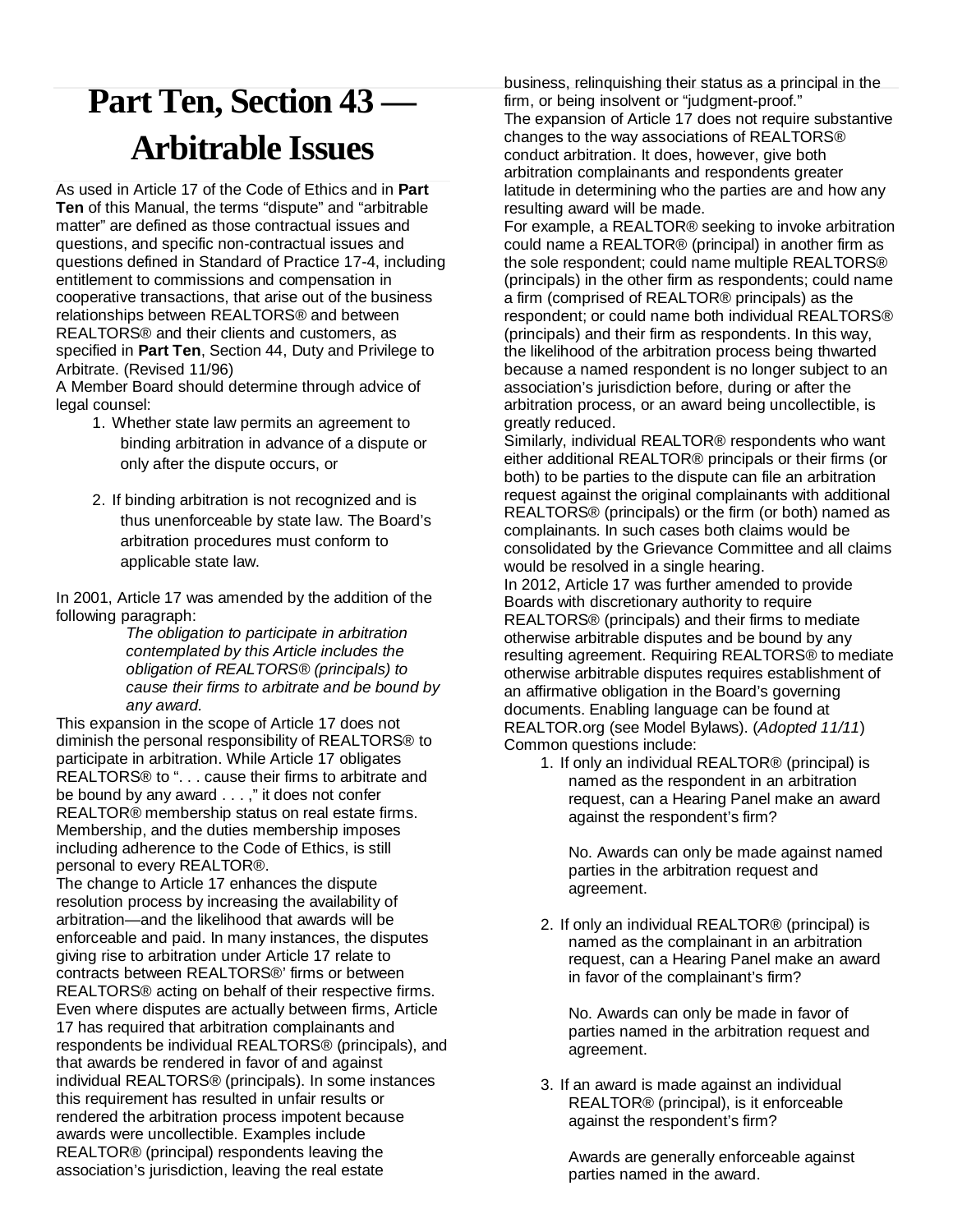4. Can I name both a REALTOR® (principal) and his firm as respondents in an arbitration request?

Yes.

5. What is the advantage to naming both a REALTOR® (principal) and his firm as respondents in an arbitration request?

Naming a REALTOR® (principal) as respondent lets the complainant know who will appear at the hearing, and naming the firm as respondent increases the chances of collecting any resulting award.

6. If a REALTOR®'s firm is named as the respondent in an arbitration request and refuses to arbitrate, who can be named as respondent in a complaint alleging that Article 17 has been violated?

Any REALTOR® (principal) who holds membership locally or who enjoys MLS participatory rights through the association can be named as respondent.

7. If only a REALTOR®'s firm is named as respondent in an arbitration request, who is served with notices?

Any REALTOR® (principal) in the firm may be served with notices.

(Revised 11/11)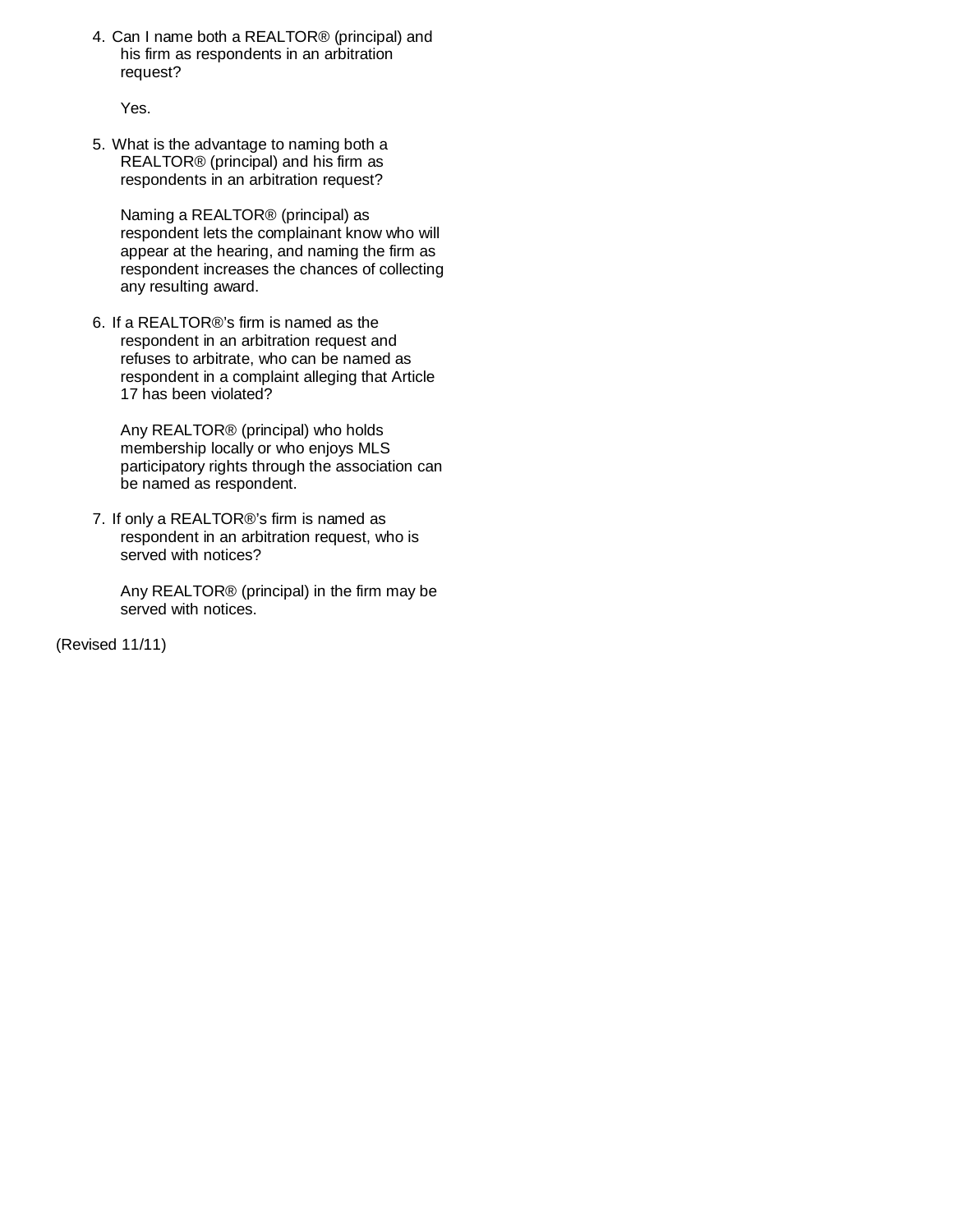# Appendix I to Part Ten — Arbitrable Issues

Article 17 of the Code of Ethics provides:

*In the event of contractual disputes or specific non-contractual disputes as defined in Standard of Practice 17-4 between REALTORS® (principals) associated with different firms, arising out of their relationship as REALTORS®, the REALTORS® shall mediate the dispute if the Board requires its members to mediate. If the dispute is not resolved through mediation, or if mediation is not required, REALTORS® shall submit the dispute to arbitration in accordance with the policies of the Board rather than litigate the matter.*

*In the event clients of REALTORS® wish to mediate or arbitrate contractual disputes arising out of real estate transactions, REALTORS® shall mediate or arbitrate those disputes in accordance with the policies of the Board, provided the clients agree to be bound by any resulting agreement or award. The obligation to participate in mediation and arbitration contemplated by this Article includes the obligation of REALTORS® (principals) to cause their firms to arbitrate and be bound by any award. (Amended 1/12)*

**Part Ten**, Section 43, Arbitrable Issues, in this Manual provides in part:

> *As used in Article 17 of the Code of Ethics and in Part Ten of this Manual, the terms "dispute" and "arbitrable matter" refer to contractual issues and questions, and certain specific non-contractual issues and questions outlined in Standard of Practice 17-4, including entitlement to commissions and compensation in cooperative transactions, that arise out of the business relationships between REALTORS®, and between REALTORS® and their clients and customers, as specified in Part Ten, Section 44, Duty and Privilege to Arbitrate. (Revised 11/96)*

**Part Nine**, Section 42, Grievance Committee's Review and Analysis of a Request for Arbitration, provides, in part, in subsection (b):

> *If the facts alleged in the request for arbitration were taken as true on their face, is the matter at issue related to a real estate transaction and is it properly arbitrable—i.e., is there some basis on which an award could be based?*

Despite the guidance provided in the above-referenced sections of the Code of Ethics and Arbitration Manual, questions continue to arise as to what constitutes an arbitrable issue, who are the appropriate parties to arbitration requests, etc. To provide guidance to Board Grievance Committees in their review of arbitration requests, the Professional Standards Committee of the National Association provides the following information. Arbitration by Boards of REALTORS® is a process authorized by law in virtually every state. Arbitration is an economical, efficient, and expeditious alternative to civil litigation. Jurists, including the former U.S. Supreme Court Chief Justice Warren Burger, have endorsed arbitration as a method of reducing the litigation backlog in the civil courts.

To conduct arbitration hearings, Boards of REALTORS®, acting through their Grievance Committees and Professional Standards Committees, must have a clear understanding of what constitutes an arbitrable issue. An arbitrable issue includes a contractual question arising out of a transaction between parties to a contract in addition to certain specified noncontractual issues set forth in Standard of Practice 17-4. Many arbitrations conducted by Boards of REALTORS® involve entitlement to compensation offered by listing brokers through a multiple listing service or otherwise to cooperating brokers acting as subagents, as agents of purchasers, or in some other recognized agency or nonagency capacity. Frequently, at closing, the listing broker will be paid out of the proceeds of the sale and will direct that a disbursement be made to the cooperating broker who the listing broker believes was the procuring cause of the sale. Subsequently, another broker who may have been previously involved in the transaction will file an arbitration request claiming to have been the procuring cause of sale, and the question arises as to who is the proper respondent. (Revised 11/96)

In our example, assume that the listing broker is Broker A, the cooperating broker who was paid is Broker B, and the cooperating broker who was not paid, but who claims to be the procuring cause of sale, is Broker C. It is not unusual for arbitration requests filed by one cooperating broker to name another cooperating broker as the respondent. This is based on the assumption that the monies the listing broker paid to Broker B are unique and that the listing broker's obligation to compensate any other broker is extinguished by the payment to Broker B, irrespective of whether Broker B was the procuring cause of sale or not. However, the mere fact that the listing broker paid Broker B in error does not diminish or extinguish the listing broker's obligation to compensate Broker C if a Hearing Panel determines that Broker C was, in fact, the procuring cause of sale. (Revised 11/96)

Does this mean that a listing broker is always potentially obligated to pay multiple commissions if a property was shown by more than one cooperating broker? Not necessarily. When faced with Broker C's arbitration request, the listing broker could have initiated arbitration against Broker B, requesting that the Hearing Panel consider and resolve all of the competing claims arising from the transaction at the same time. Professional Standards Policy Statement 27, Consolidation of arbitration claims arising out of the same transaction, provides:

> *When reviewing requests for arbitration, Grievance Committees should try to ensure that all appropriate parties are named as complainants or respondents. If it appears that there may be related claims involving other parties arising out of the same facts, the Grievance Committee may suggest to either the complainant or respondent (or both) that*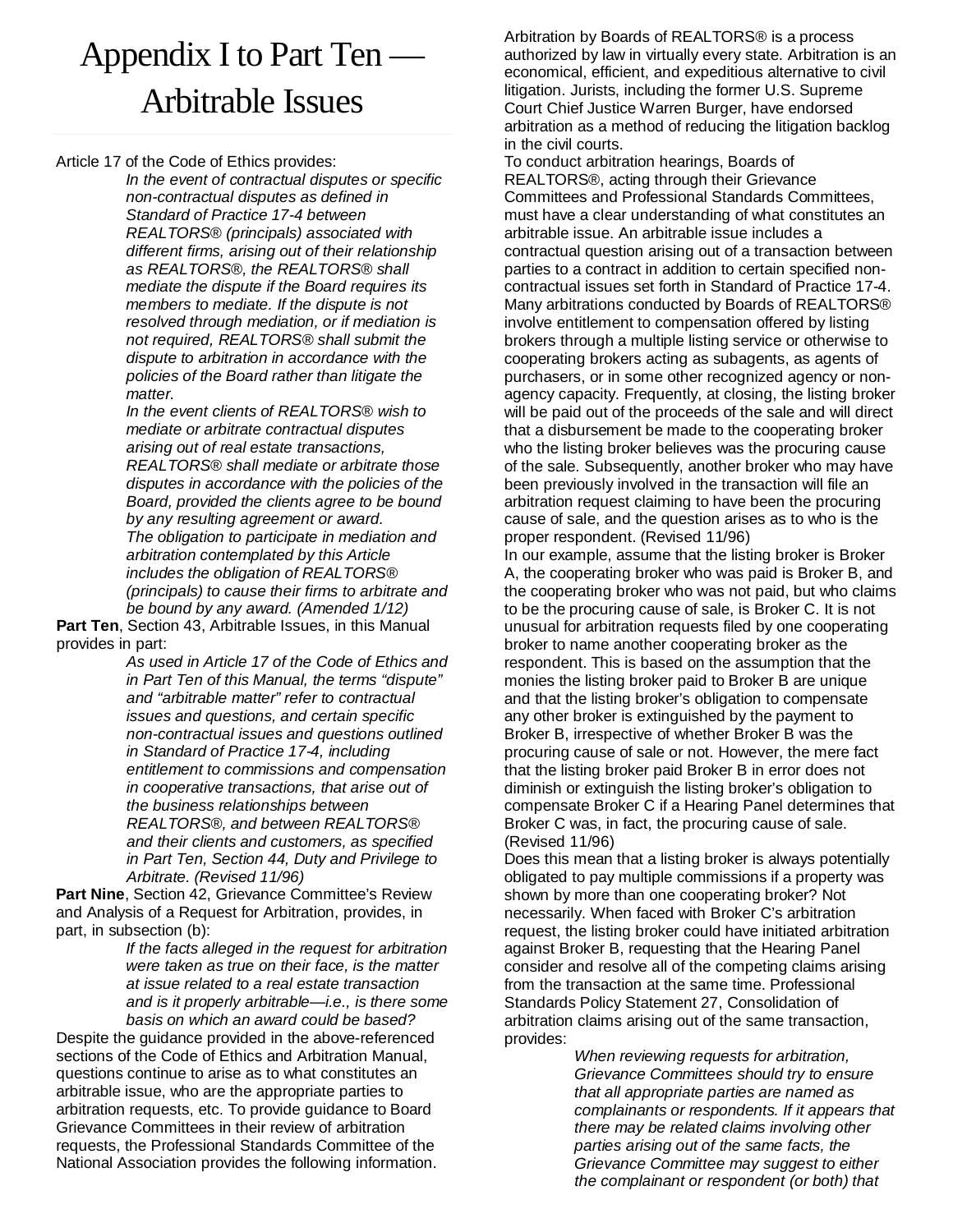*they may wish to request arbitration with additional respondents or third-party respondents so that all related claims may be resolved through a single arbitration hearing. Upon motion by either the complainant or the respondent, an arbitration request may be amended to include any additional appropriate parties, or separate arbitration requests may be filed naming additional parties, so that all related claims arising out of the same transaction can be resolved at the same time. (Revised 11/92)*

A listing broker may realize, prior to the closing of a transaction, that there may be more than one cooperating broker claiming compensation as the procuring cause of sale. In such instances, to avoid potential liability for multiple compensation claims, the listing broker, after the transaction has closed, can initiate an arbitration request naming all of the potential claimants (cooperating brokers) as respondents. In this way, all of the potential competing claims that might arise can be resolved through a single arbitration hearing. (Revised 11/96)

There is also an alternative avenue of arbitration available to REALTORS® involved in disputes arising out of cooperative real estate transactions. Standard of Practice 17-4 recognizes that in some situations where a cooperating broker claims entitlement to compensation arising out of a cooperative transaction, a listing broker will already have compensated another cooperating broker or may have reduced the commission payable under a listing contract because a cooperating broker has expressly sought and/or chosen to accept compensation from another source, e.g., the seller, the purchaser, etc. Under the circumstances specified in Standard of Practice 17-4, the cooperating brokers may arbitrate between themselves without naming the listing broker as a party. If this is done, all claims between the parties, and claims they might otherwise have against the listing broker, are extinguished by the award of the arbitrators. Similarly, Standard of Practice 17-4 also provides for arbitration between brokers in cases where two (or more) brokers each have open listings and each claims to have procured the purchaser. Since the determiner of entitlement to a commission under an open listing is generally production of the purchaser, arbitration between the two (or more) "open" listing brokers resolves their claims against the seller. This open listing scenario is to be distinguished from the situation in which two (or more) listing brokers each have exclusive listings and each claim entitlement to a commission pursuant to their respective listing agreements. Because exclusive listing agreements generally provide for payment of a commission if the listed property is sold–whether through the listing broker's efforts or not–each listing broker could have a legitimate, enforceable right to a commission from their client. Thus, Standard of Practice 17-4 does not obligate listing brokers to arbitrate between themselves when both (or all) have independent claims to commissions based on their respective exclusive listing agreements. (Amended 5/02)

In reviewing requests for arbitration, it is important that Grievance Committees not take actions that could be construed as rendering decisions on the merits. For

example, a Grievance Committee should not dismiss an otherwise arbitrable claim simply because Grievance Committee members believe the respondent would undoubtedly prevail in a hearing. On the other hand, an arbitration request that cites no factual basis on which a Hearing Panel could conceivably base an award should not be referred for hearing. A party requesting arbitration must clearly articulate, in the request for arbitration, facts that demonstrate a contractual relationship between the complainant and the respondent, or a relationship described in Standard of Practice 17-4, and an issue that could be the basis on which an arbitration award could be founded. (Revised 11/96) Another question that frequently arises with respect to arbitration requests is whether the fact that the listing broker was paid out of the proceeds of the closing is determinative of whether a dispute will be considered by a Hearing Panel. Initially, it should be noted that the Arbitration Guidelines (Appendix II to **Part Ten**) provide that an arbitrable issue involving procuring cause requires that there have been a "successful transaction." A "successful transaction" is defined as "a sale that closes or a lease that is executed." Some argue that if the listing broker is not paid, or if the listing broker waives entitlement to the commission established in the listing contract, then there is nothing to pay to the cooperating broker and, thus, no issue that can be arbitrated. This is an improper analysis of the issue. While the listing broker needs the consent of the seller/client to appoint subagents and to compensate subagents, buyer agents, or brokers acting in some other recognized agency or non-agency capacity, the offer to compensate such individuals, whether made through the multiple listing service or otherwise, results in a separate contractual relationship accepted through performance by the cooperating broker. Thus, if the cooperating broker performs on the terms and conditions established by the listing broker, the fact that the listing broker finds it difficult to be paid or, alternatively, waives the right to be paid, has no bearing on whether the matter can be arbitrated but may have a direct impact on the outcome. Many cooperative relationships are established through MLS and the definition of the MLS provides, in part: (Revised 11/97)

*While offers of compensation made by listing brokers to cooperating brokers through MLS are unconditional,\* a listing broker's obligation to compensate a cooperating broker who was the procuring cause of sale (or lease) may be excused if it is determined through arbitration that, through no fault of the listing broker and in the exercise of good faith and reasonable care, it was impossible or financially unfeasible for the listing broker to collect a commission pursuant to the listing agreement. In such instances, entitlement to cooperative compensation offered through MLS would be a question to be determined by an arbitration Hearing Panel based on all relevant facts and circumstances including, but not limited to, why it was impossible or financially unfeasible for the listing broker to collect some or all of the commission established in the listing agreement; at what point in the transaction did the listing broker know (or should have known)*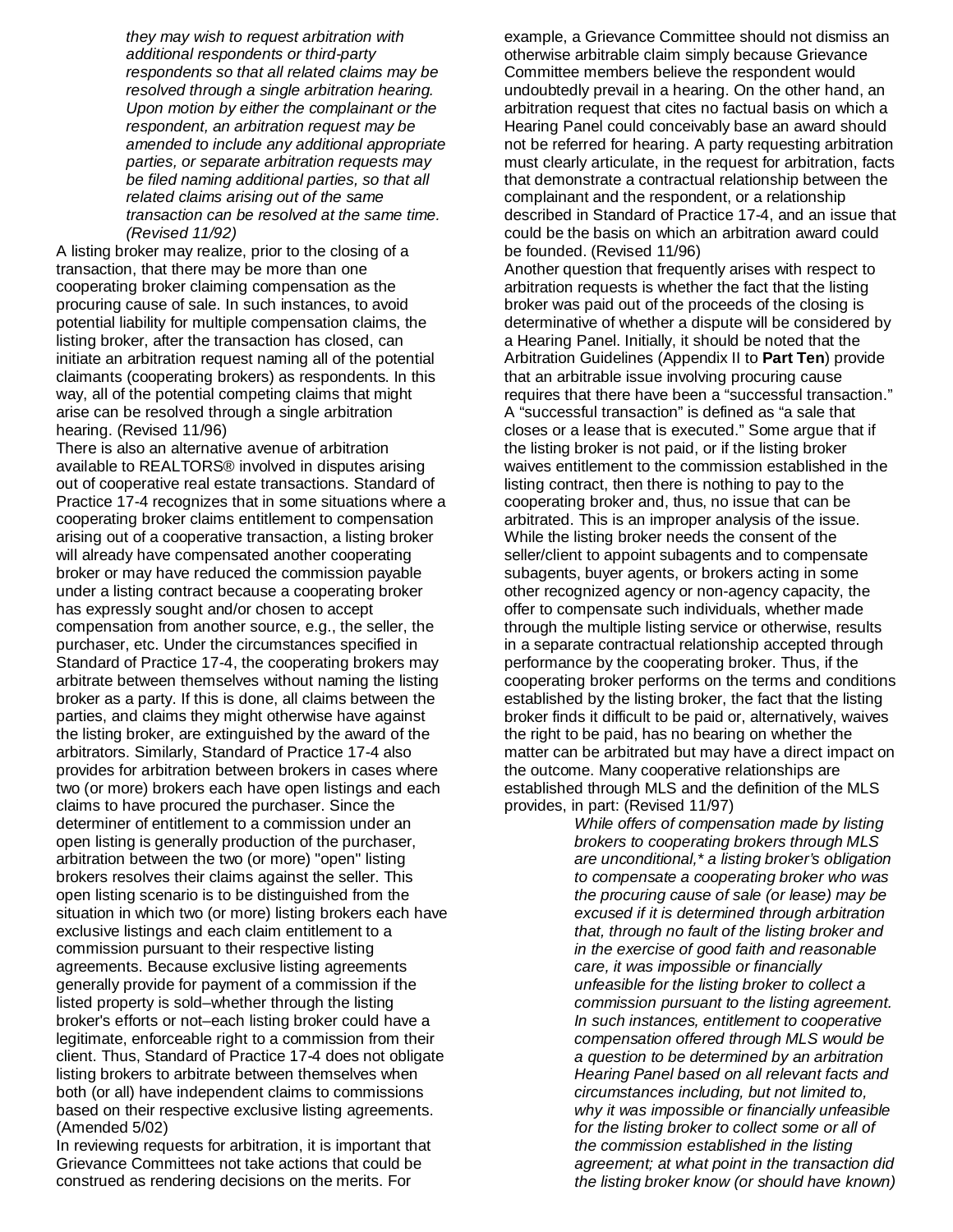*that some or all of the commission established in the listing agreement might not be paid; and how promptly had the listing broker communicated to cooperating brokers that the commission established in the listing agreement might not be paid. (Amended 11/98)*

(\*Compensation is unconditional except where local MLS rules permit listing brokers to reserve the right to reduce compensation offers to cooperating brokers in the event that the commission established in a listing contract is reduced by court action or by actions of a lender. Refer to Part One, G. Commission/Cooperative Compensation Offers, Section 1, Information Specifying the Compensation on Each Listing Filed with a Multiple Listing Service of a Board of REALTORS®, Handbook on Multiple Listing Policy. (Adopted 11/98)) Still another common question is whether a REALTOR® (often a cooperating broker with an arguably-arbitrable claim) can thwart the process by remaining silent for one hundred eighty (180) days and then bringing a lawsuit against another REALTOR (often the listing broker). As noted previously, arbitration requests must be filed within one hundred eighty (180) days after the closing of the transaction, if any, or within one hundred eighty (180) days after the facts constituting the arbitrable matter could have been known in the exercise of reasonable diligence, whichever is later. REALTORS® cannot reasonably be expected to request arbitration in circumstances where they have no reason to know that a dispute with another broker or firm even exists. Under these circumstances, a listing broker with no prior knowledge of a dispute would have one hundred eighty (180) days from receipt of notice of a lawsuit to invoke arbitration with the other broker. (Adopted 11/13) The foregoing are by no means all-inclusive of the consideration that must be taken into account by a Grievance Committee in determining whether a matter will be arbitrated. However, they are some of the common questions raised with respect to arbitrable issues, and this discussion is provided to assist Grievance Committees in their important role in evaluating arbitration requests. (Adopted 4/91) **Non-Arbitrable Issues that Can be Mediated as a Matter of Local Determination**

As stated above, an arbitrable issue includes a contractual question arising out of a transaction between parties to a contract, in addition to certain specified noncontractual issues set forth in Standard of Practice 17-4. Arbitration proceedings should be limited to these issues, and Boards of REALTORS® should not arbitrate other types of claims. Examples of non-arbitrable issues include:

- tortious interference with business relationships
- tortious interference with a contractual relationship
- economic duress
- intentional infliction of emotional distress
- other tort claims, such as libel/slander
- employment claims, other than commission disputes
- fraud/misrepresentation claims
- property claims, both real and personal
- Disputes between two listing brokers where no contract exits between the parties and the

dispute is not as specified in Standard of Practice 17-4(4)

In addition, Section 53 of the Code of Ethics and Arbitration Manual limits the award in an arbitration proceeding to the amount in dispute and so an arbitration award will not include punitive damages, attorney's fees, or interest, unless the agreement between the parties specifically provides for such damages and the award is permitted by state law.

Associations may, but are not required to, provide mediation services for disputes of the type listed above.

(Revised 11/16)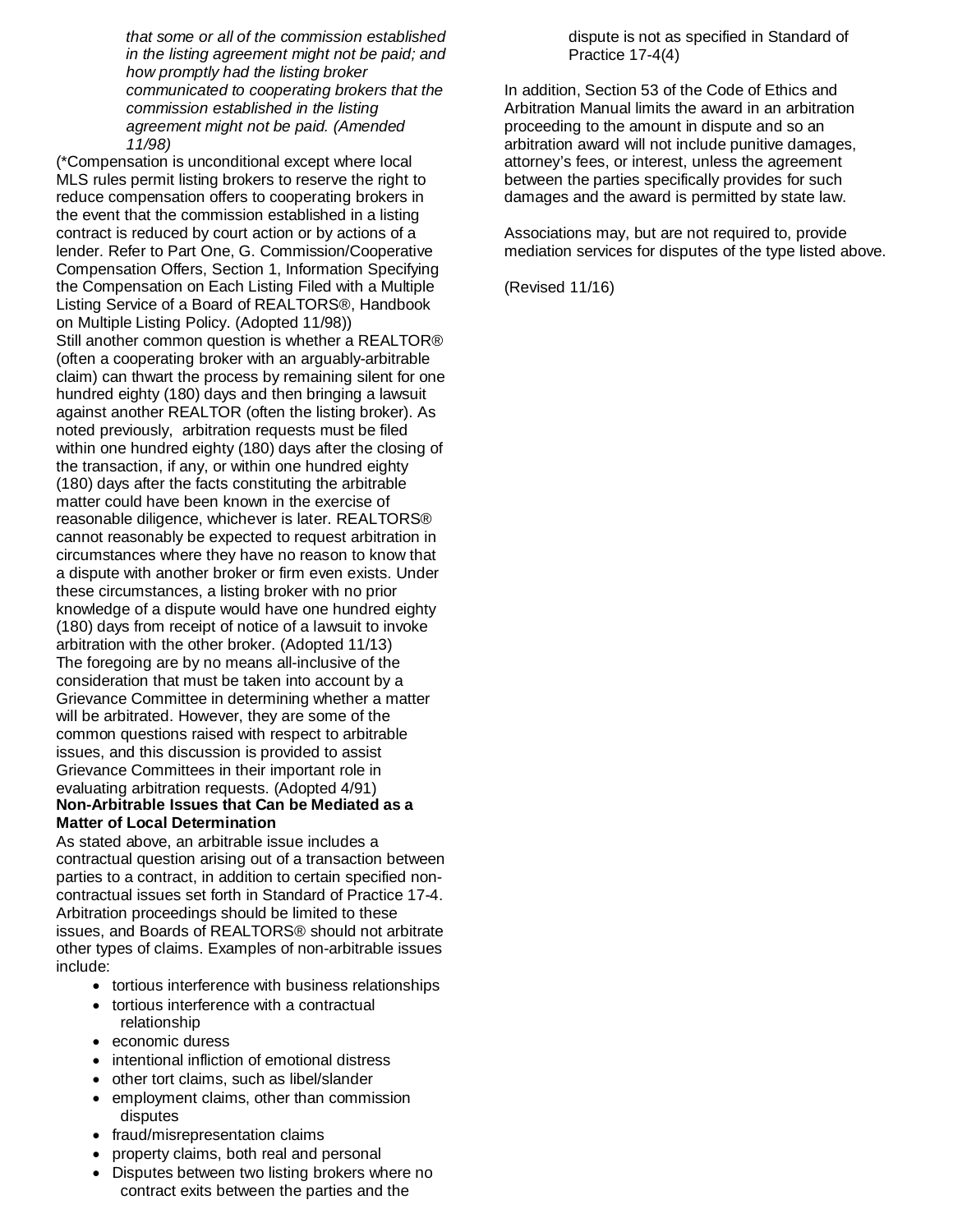# Appendix II to Part Ten — Arbitration Guidelines

A key element in the practice of real estate is the contract. Experienced practitioners quickly become conversant with the elements of contract formation. Inquiry, invitation, offer, counteroffer, contingency, waiver, acceptance, rejection, execution, breach, rescission, reformation, and other words of art become integral parts of the broker's vocabulary. Given the significant degree to which Article 3's mandate for cooperation—coupled with everyday practicality, feasibility, and expediency—make cooperative transactions facts of life, it quickly becomes apparent that in virtually every real estate transaction there are actually several contracts which come into play. Setting aside ancillary but still important contracts for things such as mortgages, appraisals, inspections, title insurance, etc., in a typical residential transaction (and the same will be true in many commercial transactions as well) there are at least three (and often four) contracts involved, and each, while established independently of the others, soon appears to be inextricably intertwined with the others.

First, there is the listing contract between the seller and the listing broker. This contract creates the relationship between these parties, establishes the duties of each and the terms under which the listing broker will be deemed to have earned a commission, and frequently will authorize the listing broker to cooperate with or compensate (or both) cooperating brokers who may be subagents, buyer agents, or acting in some other capacity.

Second, there is the contract between the listing broker and cooperating brokers. While this may be created through an offer published through a multiple listing service or through some other method of formalized cooperative effort, it need not be. Unlike the bilateral listing contract (where generally the seller agrees to pay a commission in return for the listing broker's production of a ready, willing, and able purchaser), the contract between the listing broker and the cooperating broker is unilateral in nature. This simply means that the listing broker determines the terms and conditions of the offer to potential cooperating brokers (and this offer may vary as to different potential cooperating brokers or as to cooperating brokers in different categories). This type of contract differs from a bilateral contract also in that there is no contract formed between the listing broker and the potential cooperating brokers upon receipt of the listing broker's offer. The contract is formed only when accepted by the cooperating broker, and acceptance occurs only through performance as the procuring cause of the successful transaction. (Revised 11/97) Third, there is the purchase contract—sometimes referred to as the purchase and sale agreement. This bilateral contract between the seller and the buyer establishes their respective promises and obligations to each other, which may also impact on third parties. The fact that someone other than the seller or buyer is referenced in the purchase contract does not make him/her a party to that contract, though it may create

rights or entitlements which may be enforceable against a party (the buyer or seller).

Fourth, there may be a buyer-broker agreement in effect between the purchaser and a broker. Similar in many ways to the listing contract, this bilateral contract establishes the duties of the purchaser and the broker as well as the terms and conditions of the broker's compensation.

These contracts are similar in that they are created through offer and acceptance. They vary in that acceptance of a bilateral contract is through a reciprocal promise (e.g., the purchaser's promise to pay the agreed price in return for the seller's promise to convey good title), while acceptance of a unilateral contract is through performance (e.g., in producing or procuring a ready, willing, and able purchaser).

Each of these contracts is subject to similar hazards in formation and afterward. The maker's (offeror's) offer in any of these scenarios may be accepted or rejected. The intended recipient of the offer (or offeree) may counteroffer. There may be questions as to whether a contract was formed—e.g., was there an offer, was it accepted, was the acceptance on the terms and conditions specified by the maker of the offer—or was the "acceptance" actually a counteroffer (which, by definition, rejects the first offer). A contract, once formed, may be breached. These and other questions of contract formation arise on a daily basis. There are several methods by which contractual questions (or "issues" or "disputes") are resolved. These include civil lawsuits, arbitration, and mediation.

Another key contract is the one entered into when a real estate professional joins a local Board of REALTORS® and becomes a REALTOR®. In return for the many benefits of membership, a REALTOR® promises to abide by the duties of membership including strict adherence to the Code of Ethics. Among the Code's duties is the obligation to arbitrate, established in Article 17. Article 17 is interpreted through five Standards of Practice among which is Standard of Practice 17-4 which enumerates four situations under which REALTORS® agree to arbitrate specified noncontractual disputes. (Adopted 11/96) Boards and Associations of REALTORS® provide arbitration to resolve contractual issues and questions and specific non-contractual issues and questions that arise between members, between members and their clients, and, in some cases, between parties to a transaction brought about through the efforts of REALTORS®. Disputes arising out of any of the five above-referenced contractual relationships may be arbitrated, and the rules and procedures of Boards and Associations of REALTORS® require that certain types of disputes must be arbitrated if either party so requests. (Information on "mandatory" and "voluntary" arbitration is found elsewhere in the Code of Ethics and Arbitration Manual.) (Revised 11/96)

While issues between REALTORS® and their clientse.g., listing broker/seller (or landlord) or buyer broker/buyer (or tenant)—are subject to mandatory arbitration (subject to the client's agreement to arbitrate), and issues between sellers and buyers may be arbitrated at their mutual agreement, in many cases such issues are resolved in the courts or in other alternative dispute resolution forums (which may also be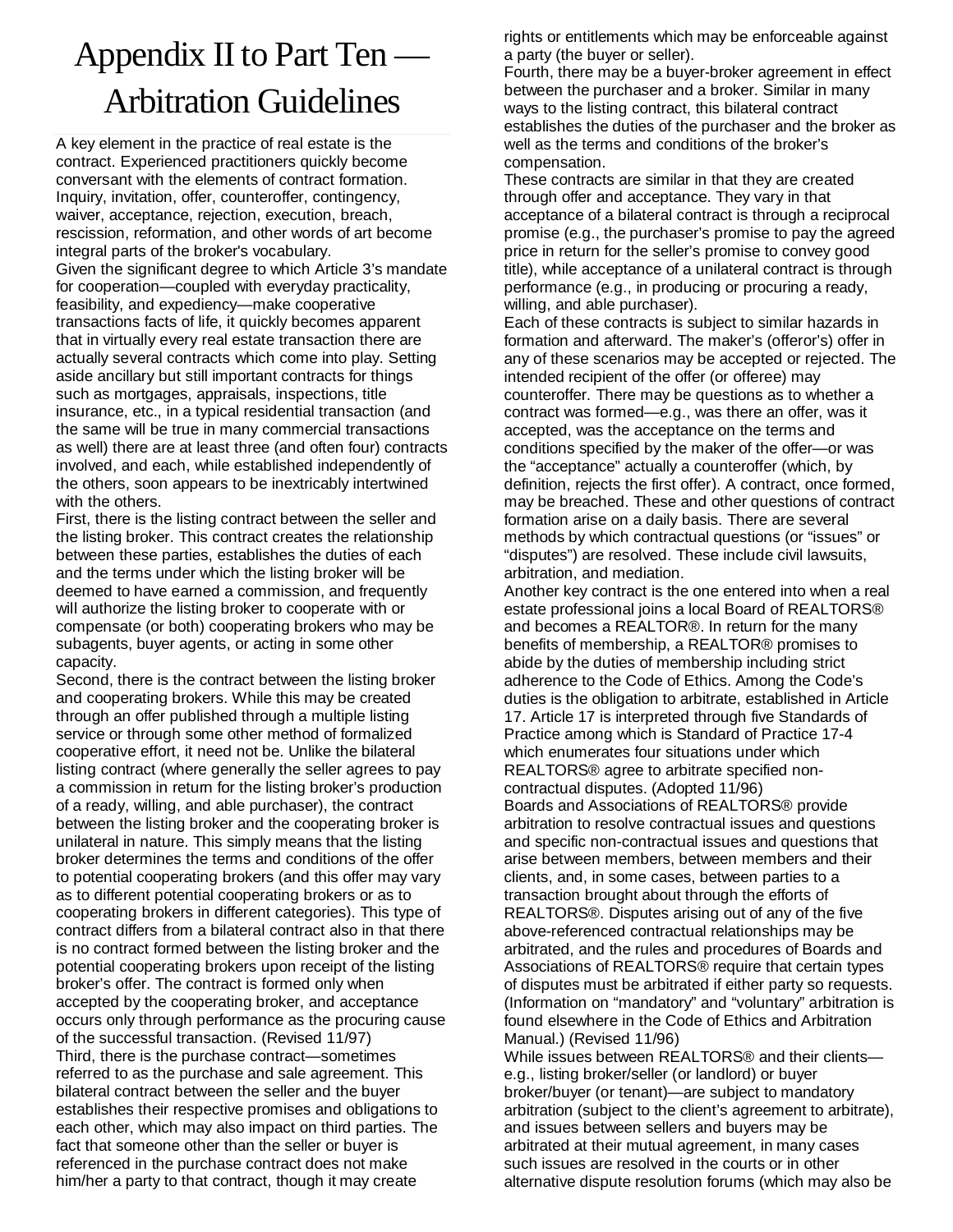administered by Boards or Associations of REALTORS®). The majority of arbitration hearings conducted by Boards and Associations involve questions of contracts between REALTORS®, most frequently between listing and cooperating brokers, or between two or more cooperating brokers. These generally involve questions of procuring cause, where the panel is called on to determine which of the contesting parties is entitled to the funds in dispute. While awards are generally for the full amount in question (which may be required by state law), in exceptional cases, awards may be split between the parties (again, except where prohibited by state law). Split awards are the exception rather than the rule and should be utilized only when Hearing Panels determine that the transaction would have resulted only through the combined efforts of both parties. It should also be considered that questions of representation and entitlement to compensation are separate issues. (Revised 11/98)

In the mid-1970s, the NATIONAL ASSOCIATION OF REALTORS® established the Arbitration Guidelines to assist Boards and Associations in reaching fair and equitable decisions in arbitration; to prevent the establishment of any one, single rule or standard by which arbitrable issues would be decided; and to ensure that arbitrable questions would be decided by knowledgeable panels taking into careful consideration all relevant facts and circumstances.

The Arbitration Guidelines have served the industry well for nearly two decades. But, as broker-to-broker cooperation has increasingly involved contracts between listing brokers and buyer brokers and between listing brokers and brokers acting in nonagency capacities, the time came to update the Guidelines so they remained relevant and useful. It is to this end that the following is intended.

#### **Procuring Cause**

As discussed earlier, one type of contract frequently entered into by REALTORS® is the listing contract between sellers and listing brokers. Procuring cause disputes between sellers and listing brokers are often decided in court. The reasoning relied on by the courts in resolving such claims is articulated in Black's Law Dictionary, Fifth Edition, definition of procuring cause:

*The proximate cause; the cause originating a series of events which, without break in their continuity, result in the accomplishment of the prime object. The inducing cause; the direct or proximate cause. Substantially synonymous with "efficient cause."*

*A broker will be regarded as the "procuring cause" of a sale, so as to be entitled to commission, if his efforts are the foundation on which the negotiations resulting in a sale are begun. A cause originating a series of events which, without break in their continuity, result in accomplishment of prime objective of the employment of the broker who is producing a purchaser ready, willing, and able to buy real estate on the owner's terms. Mohamed v. Robbins, 23 Ariz. App. 195, 531 p.2d 928, 930.*

*See also Producing cause; Proximate cause.* Disputes concerning the contracts between listing brokers and cooperating brokers, however, are

addressed by the National Association's Arbitration Guidelines promulgated pursuant to Article 17 of the Code of Ethics. While guidance can be taken from judicial determinations of disputes between sellers and listing brokers, procuring cause disputes between listing and cooperating brokers, or between two cooperating brokers, can be resolved based on similar though not identical principles. While a number of definitions of procuring cause exist, and a myriad of factors may ultimately enter into any determination of procuring cause, for purposes of arbitration conducted by Boards and Associations of REALTORS®, procuring cause in broker to broker disputes can be readily understood as the uninterrupted series of causal events which results in the successful transaction. Or, in other words, what "caused" the successful transaction to come about. "Successful transaction," as used in these Arbitration Guidelines, is defined as "a sale that closes or a lease that is executed." Many REALTORS®, Executive Officers, lawyers, and others have tried, albeit unsuccessfully, to develop a single, comprehensive template that could be used in all procuring cause disputes to determine entitlement to the sought-after award without the need for a comprehensive analysis of all relevant details of the underlying transaction. Such efforts, while well-intentioned, were doomed to failure in view of the fact that there is no "typical" real estate transaction any more than there is "typical" real estate or a "typical" REALTOR®. In light of the unique nature of real property and real estate transactions, and acknowledging that fair and equitable decisions could be reached only with a comprehensive understanding of the events that led to the transaction, the National Association's Board of Directors, in 1973, adopted Official Interpretation 31 of Article I, Section 2 of the Bylaws. Subsequently amended in 1977, Interpretation 31 establishes that:

> *A Board rule or a rule of a Multiple Listing Service owned by, operated by, or affiliated with a Board, which establishes, limits or restricts the REALTOR® in his relations with a potential purchaser, affecting recognition periods or purporting to predetermine entitlement to any award in arbitration, is an inequitable limitation on its membership.*

The explanation of Interpretation 31 goes on to provide, in part:

> *. . . [T]he Board or its MLS may not establish a rule or regulation which purports to predetermine entitlement to any awards in a real estate transaction. If controversy arises as to entitlement to any awards, it shall be determined by a hearing in arbitration on the merits of all ascertainable facts in the context of the specific case of controversy.*

It is not uncommon for procuring cause disputes to arise out of offers by listing brokers to compensate cooperating brokers made through a multiple listing service. A multiple listing service is defined as a facility for the orderly correlation and dissemination of listing information among Participants so that they may better serve their clients and customers and the public; is a means by which authorized Participants make blanket unilateral offers of compensation to other Participants (acting as subagents, buyer agents, or in other agency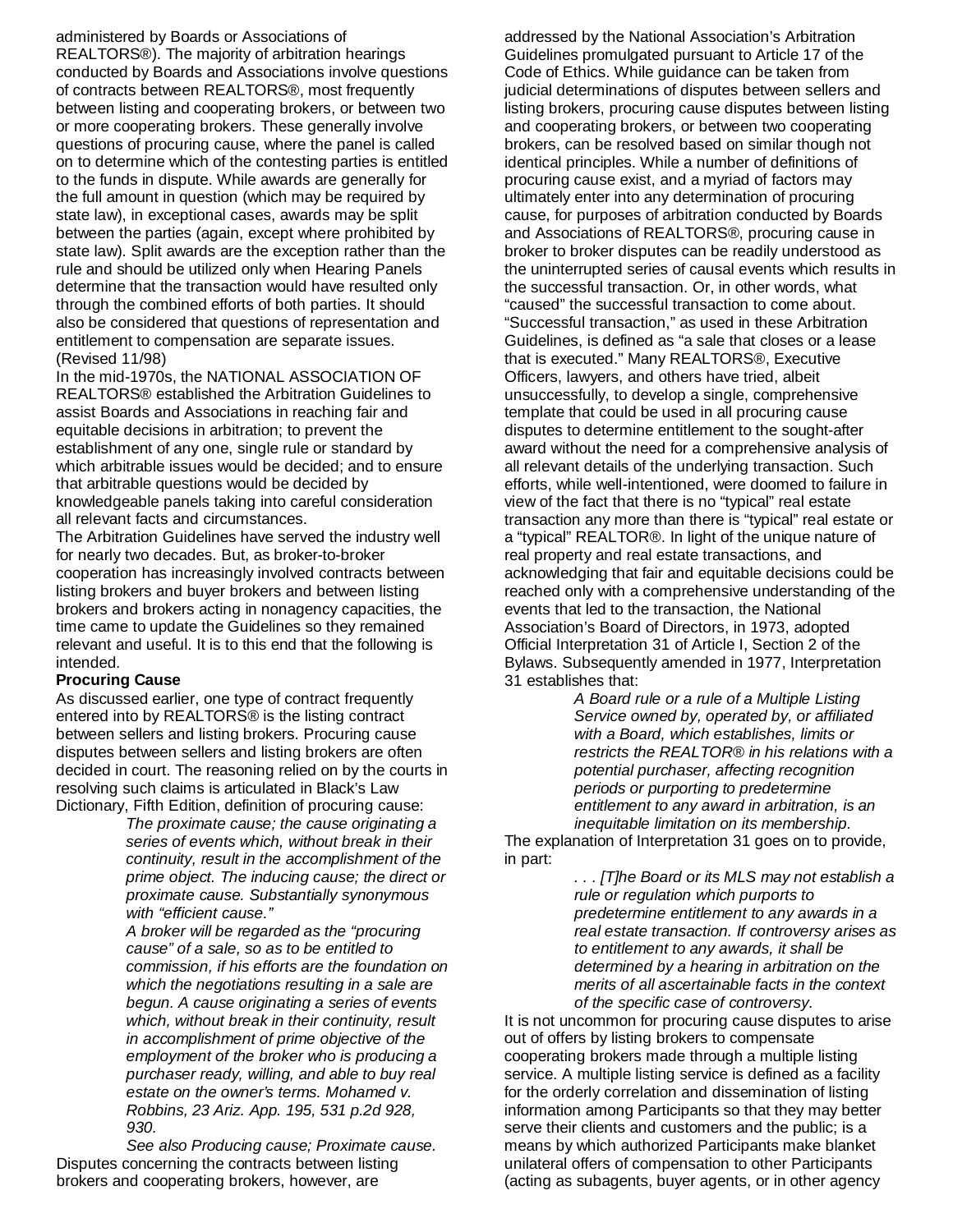or nonagency capacities defined by law); is a means by which information is accumulated and disseminated to enable authorized Participants to prepare appraisals and other valuations of real property; and is a means by which Participants engaging in real estate appraisal contribute to common databases. Entitlement to compensation is determined by the cooperating broker's performance as procuring cause of the sale (or lease). While offers of compensation made by listing brokers to cooperating brokers through MLS are unconditional,\* [\*Compensation is unconditional except where local MLS rules permit listing brokers to reserve the right to reduce compensation offers to cooperating brokers in the event that the commission established in a listing contract is reduced by court action or by actions of a lender. Refer to Part One, G. Commission/Cooperative Compensation Offers, Section 1, Information Specifying the Compensation on Each Listing Filed with a Multiple Listing Service of a Board of REALTORS®, *Handbook on Multiple Listing Policy*. (Adopted 11/98)] the definition of MLS and the offers of compensation made through the MLS provide that a listing broker's obligation to compensate a cooperating broker who was the procuring cause of sale (or lease) may be excused if it is determined through arbitration that, through no fault of the listing broker and in the exercise of good faith and reasonable care, it was impossible or financially unfeasible for the listing broker to collect a commission pursuant to the listing agreement. In such instances, entitlement to cooperative compensation offered through MLS would be a question to be determined by an arbitration Hearing Panel based on all relevant facts and circumstances including, but not limited to, why it was impossible or financially unfeasible for the listing broker to collect some or all of the commission established in the listing agreement; at what point in the transaction did the listing broker know (or should have known) that some or all of the commission established in the listing agreement might not be paid; and how promptly had the listing broker communicated to cooperating brokers that the commission established in the listing agreement might not be paid. (Revised 11/98)

#### **Factors for Consideration by Arbitration Hearing Panels**

The following factors are recommended for consideration by Hearing Panels convened to arbitrate disputes between brokers, or between brokers and their clients or their customers. This list is not all-inclusive nor can it be. Not every factor will be applicable in every instance. The purpose is to guide panels as to facts, issues, and relevant questions that may aid them in reaching fair, equitable, and reasoned decisions.

**Factor #1. No predetermined rule of entitlement** Every arbitration hearing is considered in light of all of the relevant facts and circumstances as presented by the parties and their witnesses. "Rules of thumb," prior decisions by other panels in other matters, and other predeterminants are to be disregarded.

Procuring cause shall be the primary determining factor in entitlement to compensation. Agency relationships, in and of themselves, do not determine entitlement to compensation. The agency relationship with the client and entitlement to compensation are separate issues. A relationship with the client, or lack of one, should only be considered in accordance with the guidelines

established to assist panel members in determining procuring cause. (Adopted 4/95)

**Factor #2. Arbitrability and appropriate parties** While primarily the responsibility of the Grievance Committee, arbitration Hearing Panels may consider questions of whether an arbitrable issue actually exists and whether the parties named are appropriate to arbitration. A detailed discussion of these questions can be found in Appendix I to Part Ten, Arbitrable Issues. **Factor #3. Relevance and admissibility**

Frequently, Hearing Panels are asked to rule on questions of admissibility and relevancy. While state law, if applicable, controls, the general rule is that anything the Hearing Panel believes may assist it in reaching a fair, equitable, and knowledgeable decision is admissible.

Arbitration Hearing Panels are called on to resolve contractual questions, not to determine whether the law or the Code of Ethics has been violated. An otherwise substantiated award cannot be withheld solely on the basis that the Hearing Panel looks with disfavor on the potential recipient's manner of doing business or even that the panel believes that unethical conduct may have occurred. To prevent any appearance of bias, arbitration Hearing Panels and procedural review panels shall make no referrals of ethical concerns to the Grievance Committee. This is based on the premise that the fundamental right and primary responsibility to bring potentially unethical conduct to the attention of the Grievance Committee rests with the parties and others with firsthand knowledge. At the same time, evidence or testimony is not inadmissible simply because it relates to potentially unethical conduct. While an award (or failure to make a deserved award) cannot be used to "punish" a perceived "wrongdoer", it is equally true that Hearing Panels are entitled to (and fairness requires that they) consider all relevant evidence and testimony so that they will have a clear understanding of what transpired before determining entitlement to any award. (Amended 11/96) **Factor #4. Communication and contact—**

# **abandonment and estrangement**

Many arbitrable disputes will turn on the relationship (or lack thereof) between a broker (often a cooperating broker) and a prospective purchaser. Panels will consider whether, under the circumstances and in accord with local custom and practice, the broker made reasonable efforts to develop and maintain an ongoing relationship with the purchaser. Panels will want to determine, in cases where two cooperating brokers have competing claims against a listing broker, whether the first cooperating broker actively maintained ongoing contact with the purchaser or, alternatively, whether the broker's inactivity, or perceived inactivity, may have caused the purchaser to reasonably conclude that the broker had lost interest or disengaged from the transaction (abandonment). In other instances, a purchaser, despite reasonable efforts by the broker to maintain ongoing contact, may seek assistance from another broker. The panel will want to consider why the purchaser was estranged from the first broker. In still other instances, there may be no question that there was an ongoing relationship between the broker and purchaser; the issue then becomes whether the broker's conduct or, alternatively, the broker's failure to act when necessary, caused the purchaser to terminate the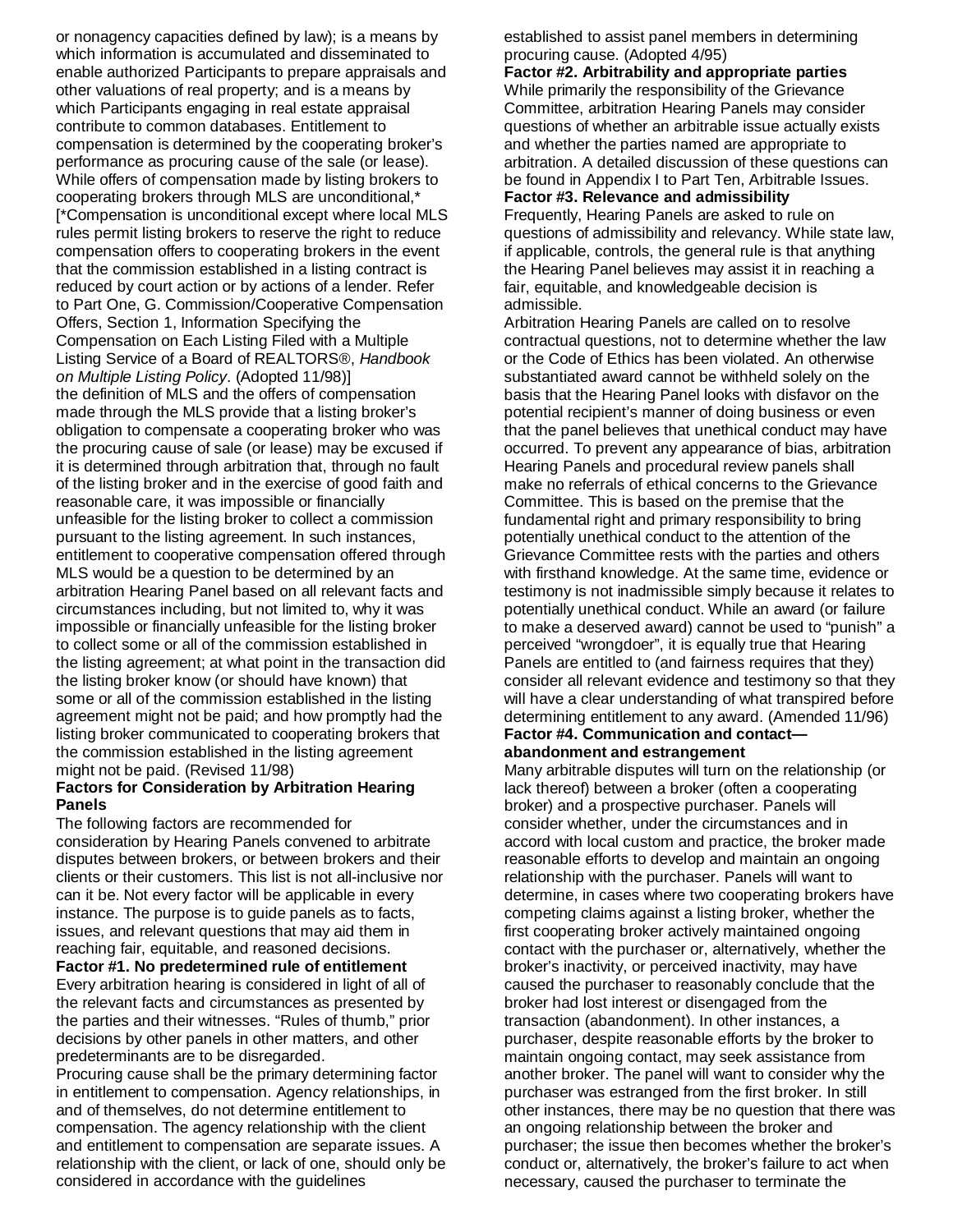relationship (estrangement). This can be caused, among other things, by words or actions or lack of words or actions when called for. Panels will want to consider whether such conduct, or lack thereof, caused a break in the series of events leading to the transaction and whether the successful transaction was actually brought about through the initiation of a separate, subsequent series of events by the second cooperating broker. (Revised 11/99)

# **Factor #5. Conformity with state law**

The procedures by which arbitration requests are received, hearings are conducted, and awards are made must be in strict conformity with the law. In such matters, the advice of Board legal counsel should be followed. **Factor #6. Consideration of the entire course of events**

The standard of proof in Board-conducted arbitration is a preponderance of the evidence, and the initial burden of proof rests with the party requesting arbitration (see Professional Standards Policy Statement 26). This does not, however, preclude panel members from asking questions of the parties or witnesses to confirm their understanding of testimony presented or to ensure that panel members have a clear understanding of the events that led to the transaction and to the request for arbitration. Since each transaction is unique, it is impossible to develop a comprehensive list of all issues or questions that panel members may want to consider in a particular hearing. Panel members are advised to consider the following, which are representative of the issues and questions frequently involved in arbitration hearings.

# **The Nature and status of the transaction**

(1) What was the nature of the transaction? Was there a residential or commercial sale/lease?

(2) Is or was the matter the subject of litigation involving the same parties and issues as the arbitration?

# **The Nature, status, and terms of the listing agreement**

- 1. What was the nature of the listing or other agreement: exclusive right to sell, exclusive agency, open, or some other form of agreement?
- 2. Was the listing agreement in writing? If not, is the listing agreement enforceable?
- 3. Was the listing agreement in effect at the time the sales contract was executed?
- 4. Was the property listed subject to a management agreement?
- 5. Were the broker's actions in accordance with the terms and conditions of the listing agreement? (a) Were all conditions of the listing agreement met?

(b) Did the final terms of the sale meet those specified in the listing agreement? (c) Did the transaction close? (Refer to Appendix I to **Part Ten**, Arbitrable Issues) (d) Did the listing broker receive a commission? If not, why not? (Refer to Appendix I to **Part Ten**, Arbitrable Issues)

### **Nature, status, and terms of buyer representation agreements**

1. What was the nature of any buyer representation agreement(s)? Was the agreement(s) exclusive or non-exclusive? What capacity(ies) was the cooperating broker(s) functioning in, e.g., agent, legally-recognized non-agent, other?

- 2. Was the buyer representation agreement(s) in writing? Is it enforceable?
- 3. What were the terms of compensation established in the buyer representation agreement(s)?
- 4. Was the buyer representative(s) a broker or firm to which an offer of compensation was made by the listing broker?
- 5. Was the buyer representative(s) actions in accordance with the terms and conditions of the buyer representation agreement(s)?
- 6. At what point in the buying process was the buyer representation relationship established? (Revised 05/03)

# **Nature, status, and terms of the offer to compensate**

- 1. Was an offer of cooperation and compensation made in writing? If not, how was it communicated?
- 2. Is the claimant a party to whom the listing broker's offer of compensation was extended?
- 3. Were the broker's actions in accordance with the terms and conditions of the offer of cooperation and compensation (if any)? Were all conditions of the agreement met?

# **Roles and relationships of the parties**

- 1. Who was the listing broker?
- 2. Who was the cooperating broker or brokers?
- 3. Were any of the brokers acting as subagents? As buyer brokers? In another legally recognized capacity?
- 4. Did the cooperating broker(s) have an agreement, written or otherwise, to act as agent or in another legally recognized capacity on behalf of any of the parties?
- 5. Were any of the brokers (including the listing broker) acting as a principal in the transaction?
- 6. What were the brokers' relationships with respect to the seller, the purchaser, the listing broker, and any other cooperating brokers involved in the transaction? (a) Was the buyer represented by a party with whom the broker had previously dealt? (b) Is the primary shareholder of the buyercorporation a party with whom the broker had previously dealt? (c) Was a prior prospect a vital link to the buyer?
- 7. Are all appropriate parties to the matter joined? (Revised 05/03)

# **Initial contact with the purchaser**

- 1. Who first introduced the purchaser or tenant to the property?
- 2. When was the first introduction made? (a) Was the introduction made when the buyer had a specific need for that type of property? (b) Was the introduction instrumental in creating the desire to purchase? (c) Did the buyer know about the property before the broker contacted him? Did he know it was for sale?
	- (d) Were there previous dealings between the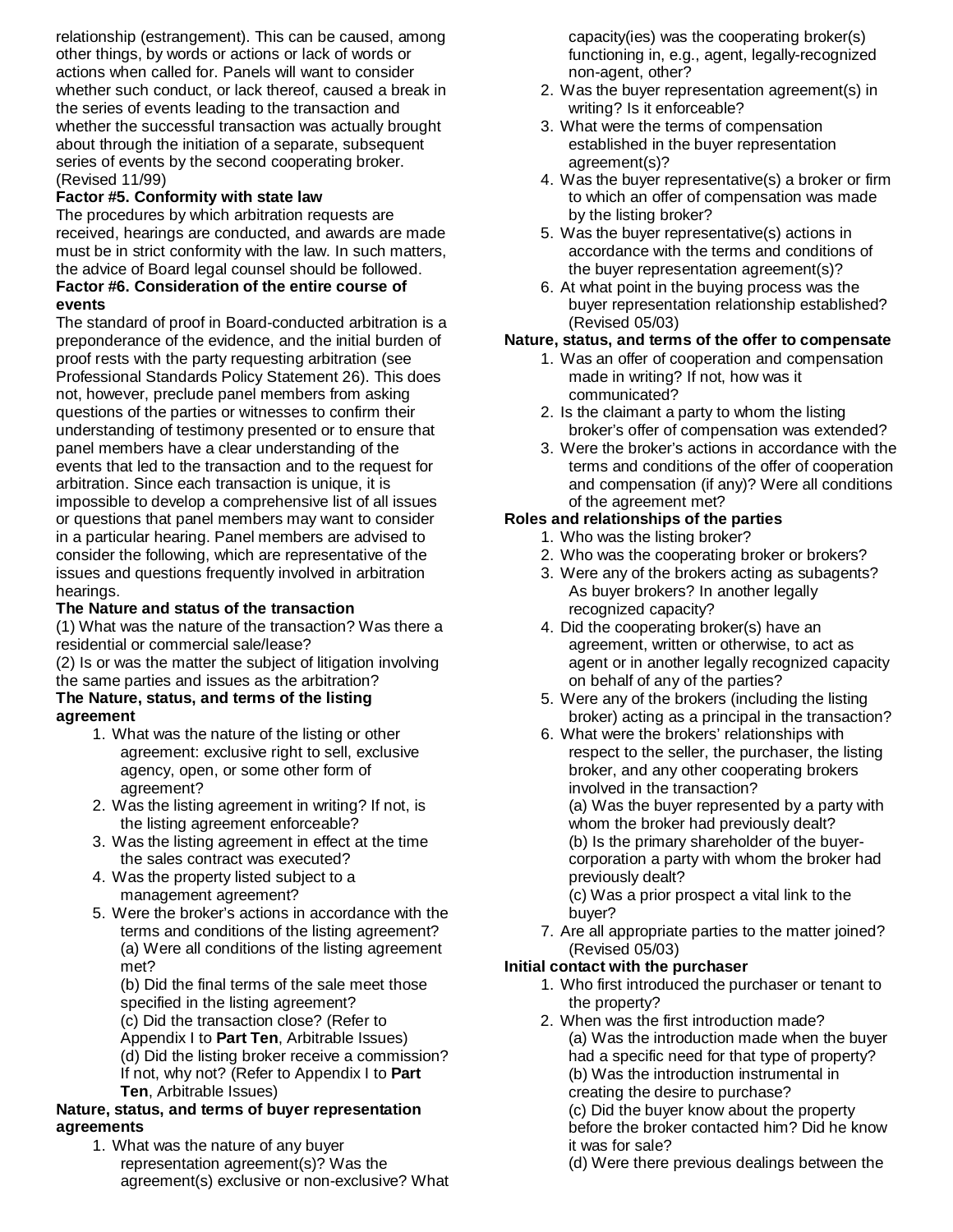buyer and the seller?

(e) Did the buyer find the property on his own?

3. How was the first introduction made? (a) Was the property introduced as an open house?

(b) What subsequent efforts were made by the broker after the open house? (Refer to Factor #1)

(c) Was the introduction made to a different representative of the buyer? (d) Was the "introduction" merely a mention

that the property was listed?

(e) What property was first introduced?

# **Conduct of the brokers**

- 1. Were all required disclosures complied with?
- 2. Was there a faithful exercise of the duties a broker owes to his client/principal?
- 3. If more than one cooperating broker was involved, was either (or both) aware of the other's role in the transaction?
- 4. Did the broker who made the initial introduction to the property engage in conduct (or fail to take some action) which caused the purchaser or tenant to utilize the services of another broker? (Refer to Factor #4)
- 5. Did the cooperating broker (or second cooperating broker) initiate a separate series of events, unrelated to and not dependent on any other broker's efforts, which led to the successful transaction—that is, did the broker perform services which assisted the buyer in making his decision to purchase? (Refer to Factor #4)

(a) Did the broker make preparations to show the property to the buyer?

(b) Did the broker make continued efforts after showing the property?

(c) Did the broker remove an impediment to the sale?

(d) Did the broker make a proposal upon which the final transaction was based?

(e) Did the broker motivate the buyer to purchase?

6. How do the efforts of one broker compare to the efforts of another?

(a) What was the relative amount of effort by one broker compared to another?

(b) What was the relative success or failure of negotiations conducted by one broker compared to the other?

7. If more than one cooperating broker was involved, how and when did the second cooperating broker enter the transaction?

# **Continuity and breaks in continuity (abandonment and estrangement)**

- 1. What was the length of time between the broker's efforts and the final sales agreement?
- 2. Did the original introduction of the purchaser or tenant to the property start an uninterrupted series of events leading to the sale or lease, or was the series of events hindered or interrupted in any way?

(a) Did the buyer terminate the relationship with

- the broker? Why? (Refer to Factor #4)
- (b) Did negotiations break down?

3. If there was an interruption or break in the original series of events, how was it caused, and by whom? (a) Did the seller change the listing agreement from an open listing to an exclusive listing agreement with another broker? (b) Did the purchaser's motive for purchasing change? (c) Was there interference in the series of

events from any outside or intervening cause or party?

- 4. Did the broker who made the initial introduction to the property maintain contact with the purchaser or tenant, or could the broker's inaction have reasonably been viewed by the buyer or tenant as a withdrawal from the transaction?
- 5. Was the entry of any cooperating broker into the transaction an intrusion into an existing relationship between the purchaser and another broker, or was it the result of abandonment or estrangement of the purchaser, or at the request of the purchaser?

# **Conduct of the buyer**

- 1. Did the buyer make the decision to buy independent of the broker's efforts/information?
- 2. Did the buyer negotiate without any aid from the broker?
- 3. Did the buyer seek to freeze out the broker? (a) Did the buyer seek another broker in order to get a lower price?

(b) Did the buyer express the desire not to deal with the broker and refuse to negotiate through him?

(c) Did the contract provide that no brokers or certain brokers had been involved?

# **Conduct of the seller**

1. Did the seller act in bad faith to deprive the broker of his commission?

(a) Was there bad faith evident from the fact that the difference between the original bid submitted and the final sales price equaled the broker's commission?

(b) Was there bad faith evident from the fact that a sale to a third party was a straw transaction (one in which a non-involved party posed as the buyer) which was designed to avoid paying commission?

(c) Did the seller freeze out the broker to avoid a commission dispute or to avoid paying a commission at all?

2. Was there bad faith evident from the fact that the seller told the broker he would not sell on certain terms, but did so via another broker or via the buyer directly?

# **Leasing transactions**

- 1. Did the cooperating broker have a tenant representation agreement?
- 2. Was the cooperating broker working with the "authorized" staff member of the tenant company?
- 3. Did the cooperating broker prepare a tenant needs analysis?
- 4. Did the cooperating broker prepare a market analysis of available properties?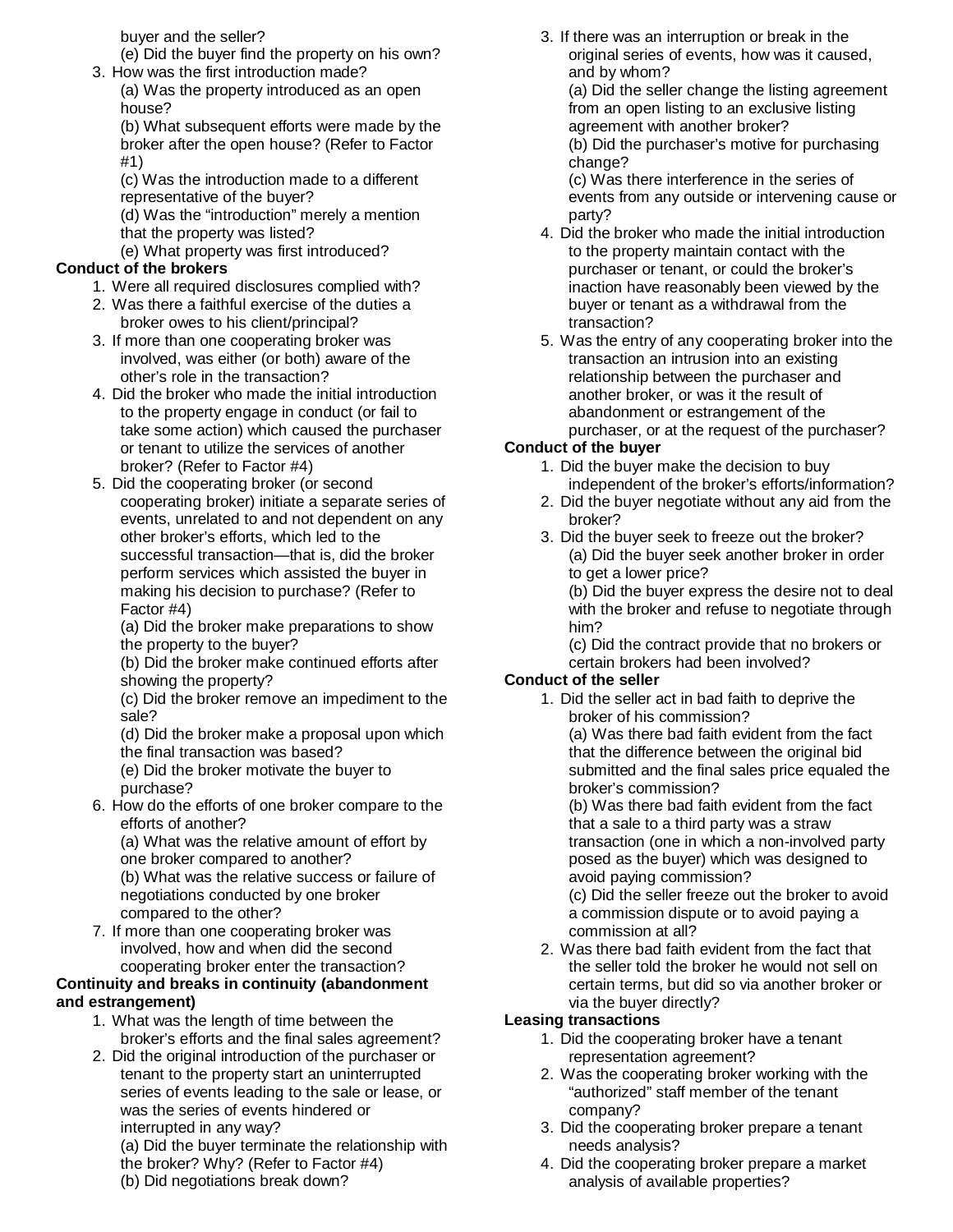- 5. Did the cooperating broker prepare a tour book showing alternative properties and conduct a tour?
- 6. Did the cooperating broker show the tenant the property leased?
- 7. Did the cooperating broker issue a request for proposal on behalf of the tenant for the property leased?
- 8. Did the cooperating broker take an active part in the lease negotiations?
- 9. Did the cooperating broker obtain the tenant's signature on the lease document?
- 10. Did the tenant work with more than one broker; and if so, why? (Revised 11/96)

# **Other information**

Is there any other information that would assist the Hearing Panel in having a full, clear understanding of the transaction giving rise to the arbitration request or in reaching a fair and equitable resolution of the matter? These questions are typical, but not all-inclusive, of the questions that may assist Hearing Panels in understanding the issues before them. The objective of a panel is to carefully and impartially weigh and analyze the whole course of conduct of the parties and render a reasoned peer judgment with respect to the issues and questions presented and to the request for award.

# **Sample Fact Situation Analysis**

The National Association's Professional Standards Committee has consistently taken the position that arbitration awards should not include findings of fact or rationale for the arbitrators' award. Among the reasons for this are the fact that arbitration awards are not appealable on the merits but generally only on the limited procedural bases established in the governing state arbitration statute; that the issues considered by Hearing Panels are often myriad and complex, and the reasoning for an award may be equally complex and difficult to reduce to writing; and that the inclusion of written findings of fact or rationale (or both) would conceivably result in attempts to use such detail as "precedent" in subsequent hearings which might or might not involve similar facts. The end result might be elimination of the careful consideration of the entire course of events and conduct contemplated by these procedures and establishment of local, differing arbitration "templates" or predeterminants of entitlement inconsistent with these procedures and Interpretation 31. Weighed against these concerns, however, was the desire to provide some model or sample applications of the factors, questions, and issues set forth in these Arbitration Guidelines. The following "fact situations" and analyses are provided for informational purposes and are not intended to carry precedential weight in any hearing.

# *Fact Situation #1*

Listing Broker L placed a listing in the MLS and offered compensation to subagents and to buyer agents. Broker Z, not a participant in the MLS, called to arrange an appointment to show the property to a prospective purchaser. There was no discussion of compensation. Broker Z presented Broker L with a signed purchase agreement, which was accepted by the seller. Subsequently, Broker Z requested arbitration with Broker L, claiming to be the procuring cause of sale.

Analysis: While Broker Z may have been the procuring cause of sale, Broker L's offer of compensation was made only to members of the MLS. Broker L never offered cooperation and compensation to Broker Z, nor did Broker Z request compensation at any time prior to instituting the arbitration request. There was no contractual relationship between them, and therefore no issue to arbitrate.

# *Fact Situation #2*

Same as #1, except Broker Z is the buyer's agent. **Analysis:** Same result, since there was no contractual relationship between Broker L and Broker Z and no issue to arbitrate.

### *Fact Situation #3*

Broker L placed a listing in the MLS and offered compensation to subagents and to buyer agents. Broker S (a subagent) showed the property to Buyer #1 on Sunday and again on Tuesday. On Wednesday, Broker A (a subagent) wrote an offer to purchase on behalf of Buyer #1 which was presented to the seller by Broker L and which was accepted. At closing, subagency compensation is paid to Broker A. Broker S subsequently filed an arbitration request against Broker A, claiming to be the procuring cause of sale. **Analysis:** Broker S's claim could have been brought against Broker A (pursuant to Standard of Practice 17-4) or against Broker L (the listing broker), who had promised to compensate the procuring cause of sale, thus arguably creating a contractual relationship between Broker L and Broker S. (Amended 11/96) *Fact Situation #4*

Same as #3, except Broker S filed the arbitration request against Broker L (the listing broker).

**Analysis:** This is an arbitrable matter, since Broker L promised to compensate the procuring cause of sale. Broker L, to avoid the possibility of having to pay two cooperating brokers in the same transaction, should join Broker A in arbitration so that all competing claims can be resolved in a single hearing. The Hearing Panel will consider, among other things, why Buyer #1 made the offer to purchase through Broker A instead of Broker S. If it is determined that Broker S initiated a series of events which were unbroken in their continuity and which resulted in the sale, Broker S will likely prevail. *Fact Situation #5*

#### Same as #3, except Broker L offered compensation only to subagents. Broker B (a buyer agent) requested permission to show the property to Buyer #1, wrote an offer which was accepted, and subsequently claimed to be the procuring cause of sale.

**Analysis:** Since Broker L did not make an offer of compensation to buyer brokers, there was no contractual relationship between Broker L and Broker B and no arbitrable issue to resolve.

If, on the other hand, Broker L had offered compensation to buyer brokers either through MLS or otherwise and had paid Broker A, then arbitration could have been conducted between Broker B and Broker A pursuant to Standard of Practice 17-4. Alternatively, arbitration could occur between Broker B and Broker L.

#### *Fact Situation #6*

Listing Broker L placed a listing in the MLS and made an offer of compensation to subagents and to buyer agents. Broker S (a subagent) showed the property to Buyer #1, who appeared uninterested. Broker S made no effort to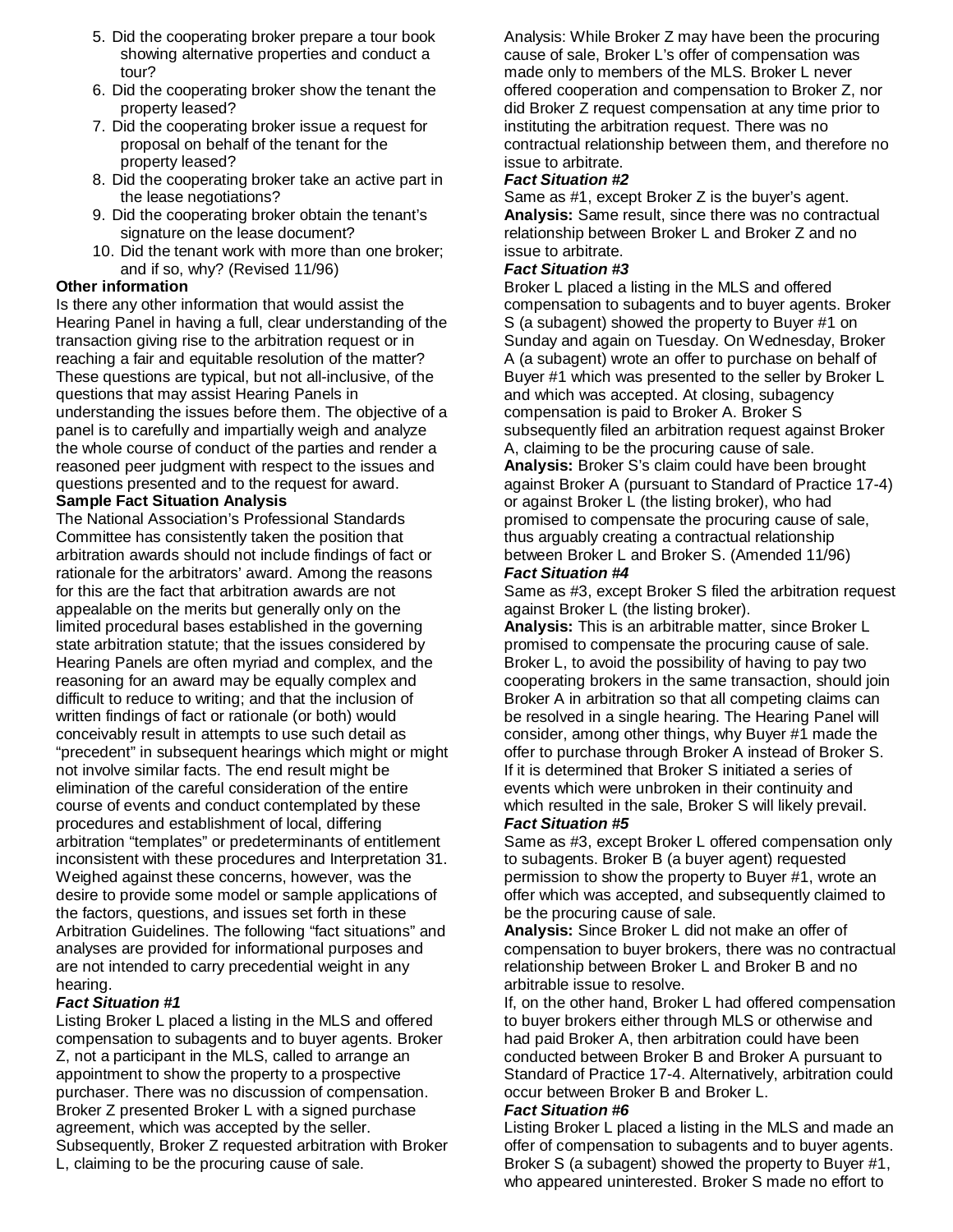further contact Buyer #1. Six weeks later, Broker B (a buyer broker) wrote an offer on the property on behalf of Buyer #1, presented it to Broker L, and it was accepted. Broker S subsequently filed for arbitration against Broker L, claiming to be the procuring cause. Broker L joined Broker B in the request so that all competing claims could be resolved in one hearing.

**Analysis:** The Hearing Panel will consider Broker S's initial introduction of the buyer to the property, the period of time between Broker S's last contact with the buyer and the time that Broker B wrote the offer, and the reason Buyer #1 did not ask Broker S to write the offer. Given the length of time between Broker S's last contact with the buyer, the fact that Broker S had made no subsequent effort to contact the buyer, and the length of time that transpired before the offer was written, abandonment of the buyer may have occurred. If this is the case, the Hearing Panel may conclude that Broker B instituted a second, separate series of events that was directly responsible for the successful transaction.

### *Fact Situation #7*

Same as #6, except that Broker S (a subagent) showed Buyer #1 the property several times, most recently two days before the successful offer to purchase was written by Broker B (a buyer broker). At the arbitration hearing, Buyer #1 testified she was not dissatisfied in any way with Broker S but simply decided that "I needed a buyer agent to be sure that I got the best deal."

**Analysis:** The Hearing Panel should consider Broker S's initial introduction of the buyer to the property; that Broker S had remained in contact with the buyer on an ongoing basis; and whether Broker S's efforts were primarily responsible for bringing about the successful transaction. Unless abandonment or estrangement can be demonstrated, resulting, for example, because of something Broker S said or did (or neglected to say or do but reasonably should have), Broker S will likely prevail. Agency relationships are not synonymous with nor determinative of procuring cause. Representation and entitlement to compensation are separate issues. (Amended 11/99)

#### *Fact Situation #8*

Similar to #6, except Buyer #1 asked Broker S for a comparative market analysis as the basis for making a purchase offer. Broker S reminded Buyer #1 that he (Broker S) had clearly disclosed his status as subagent, and that he could not counsel Buyer #1 as to the property's market value. Broker B based his claim to entitlement on the grounds that he had provided Buyer #1 with information that Broker S could not or would not provide.

**Analysis:** The Hearing Panel should consider Broker S's initial introduction of the buyer to the property; that Broker S had made early and timely disclosure of his status as a subagent; whether adequate alternative market information was available to enable Buyer #1 to make an informed purchase decision; and whether Broker S's inability to provide a comparative market analysis of the property had clearly broken the chain of events leading to the sale. If the panel determines that the buyer did not have cause to leave Broker S for Broker B, they may conclude that the series of events initiated by Broker S remained unbroken, and Broker S will likely prevail.

#### *Fact Situation #9*

Similar to #6, except Broker S made no disclosure of his status as subagent (or its implications) until faced with Buyer #1's request for a comparative market analysis. **Analysis:** The Hearing Panel should consider Broker S's initial introduction of the buyer to the property; Broker S's failure to clearly disclose his agency status on a timely basis; whether adequate alternative market information was available to enable Buyer #1 to make an informed purchase decision; and whether Broker S's belated disclosure of his agency status (and its implications) clearly broke the chain of events leading to the sale. If the panel determines that Broker S's failure to disclose his agency status was a reasonable basis for Buyer #1's decision to engage the services of Broker B, they may conclude that the series of events initiated by Broker S had been broken, and Broker B will likely prevail.

### *Fact Situation #10*

Listing Broker L placed a property on the market for sale or lease and offered compensation to brokers inquiring about the property. Broker A, acting as a subagent, showed the property on two separate occasions to the vice president of manufacturing for ABC Corporation. Broker B, also acting as a subagent but independent of Broker A, showed the same property to the chairman of ABC Corporation, whom he had known for more than fifteen (15) years. The chairman liked the property and instructed Broker B to draft and present a lease on behalf of ABC Corporation to Broker L, which was accepted by the owner/landlord. Subsequent to the commencement of the lease, Broker A requested arbitration with Broker L, claiming to be the procuring cause.

**Analysis:** This is an arbitrable matter as Broker L offered compensation to the procuring cause of the sale or lease. To avoid the possibility of having to pay two commissions, Broker L joined Broker B in arbitration so that all competing claims could be resolved in a single hearing. The Hearing Panel considered both brokers' introductions of the property to ABC Corporation. Should the Hearing Panel conclude that both brokers were acting independently and through separate series of events, the Hearing Panel may conclude that Broker B was directly responsible for the lease and should be entitled to the cooperating broker's portion of the commission. (Adopted 11/96)

#### *Fact Situation #11*

Broker A, acting as the agent for an out-of-state corporation, listed for sale or lease a 100,000 square foot industrial facility. The property was marketed offering compensation to both subagents and buyer/tenant agents. Over a period of several months, Broker A made the availability of the property known to XYZ Company and, on three (3) separate occasions, showed the property to various operational staff of XYZ Company. After the third showing, the vice president of finance asked Broker A to draft a lease for his review with the president of XYZ Company and its in-house counsel. The president, upon learning that Broker A was the listing agent for the property, instructed the vice president of finance to secure a tenant representative to ensure that XYZ Company was getting "the best deal." One week later, tenant representative Broker T presented Broker A with the same lease that Broker A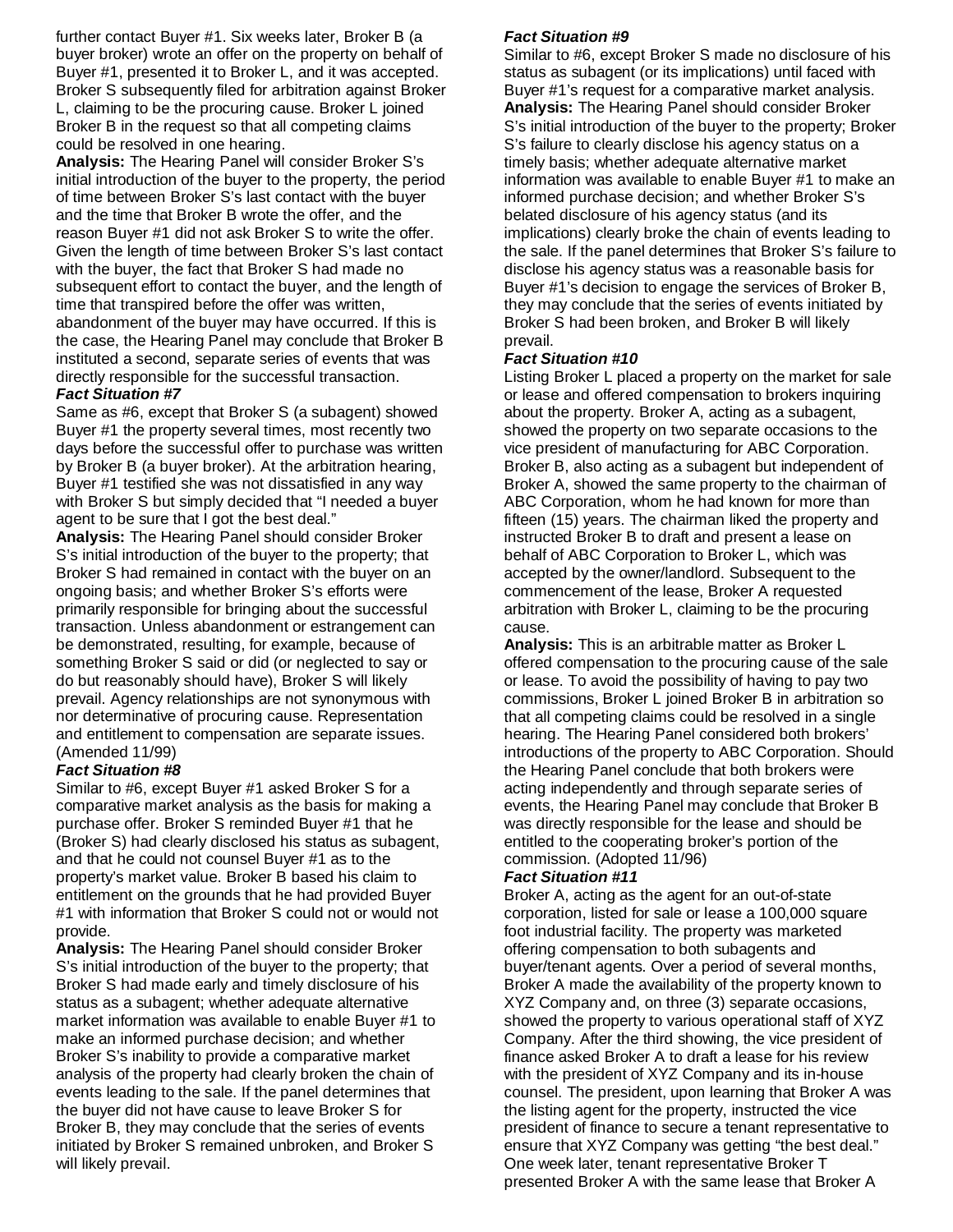had previously drafted and the president of XYZ Company had signed. The lease was accepted by the out-of-state corporation. Upon payment of the lease commission to Broker A, Broker A denied compensation to Broker T and Broker T immediately requested arbitration claiming to be the procuring cause. **Analysis:** The Hearing Panel should consider Broker A's initial introduction of XYZ Company to the property, Broker A's contact with XYZ Company on an on-going basis, and whether Broker A initiated the series of events which led to the successful lease. Given the above facts, Broker A will likely prevail. Agency relationships are not synonymous with nor determinative of procuring cause. Representation and entitlement to compensation are separate issues.

#### *Fact Situation #12*

Broker A has had a long-standing relationship with Client B, the real estate manager of a large, diversified company. Broker A has acquired or disposed of twelve (12) properties for Client B over a five (5) year period. Client B asks Broker A to locate a large warehouse property to consolidate inventories from three local plants. Broker A conducts a careful evaluation of the operational and logistical needs of the plants, prepares a report of his findings for Client B, and identifies four (4) possible properties that seem to meet most of Client B's needs. At Client B's request, he arranges and conducts inspections of each of these properties with several operations level individuals. Two (2) of the properties were listed for sale exclusively by Broker C. After the inspections, Broker A sends Broker C a written registration letter in which he identifies Client B's company and outlines his expectation to be paid half of any commission that might arise from a transaction on either of the properties. Broker C responds with a written denial of registration, but agrees to share any commission that results from a transaction procured by Broker A on either of the properties. Six (6) weeks after the inspections, Client B selects one of the properties and instructs Broker A to initiate negotiations with Broker C. After several weeks the negotiations reach an impasse. Two (2) weeks later, Broker A learns that Broker C has presented a proposal directly to Client B for the other property that was previously inspected. Broker A then contacts Broker C, and demands to be included in the negotiations. Broker C refuses, telling Broker A that he has "lost control of his prospect," and will not be recognized if a transaction takes place on the second property. The negotiations proceed, ultimately resulting in a sale of the second property. Broker A files a request for arbitration against Broker C. **Analysis:** This would be an arbitrable dispute as a

compensation agreement existed between Broker A and Broker C. The Hearing Panel will consider Broker A's introduction of the property to Client B, the property reports prepared by Broker A, and the time between the impasse in negotiations on the first property and the sale of the second property. If the Hearing Panel determines that Broker A initiated the series of events that led to the successful sale, Broker A will likely prevail. (Adopted 11/96)

**Arbitration Worksheet:** This worksheet is intended to assist hearing panels in identifying relevant issues and facts in determining questions of entitlement to disputed funds. It is intended to supplement – and not replace –

the comprehensive list of questions found in Factor #6 in the Arbitration Guidelines. These questions are not listed in order of priority and are not weighted equally.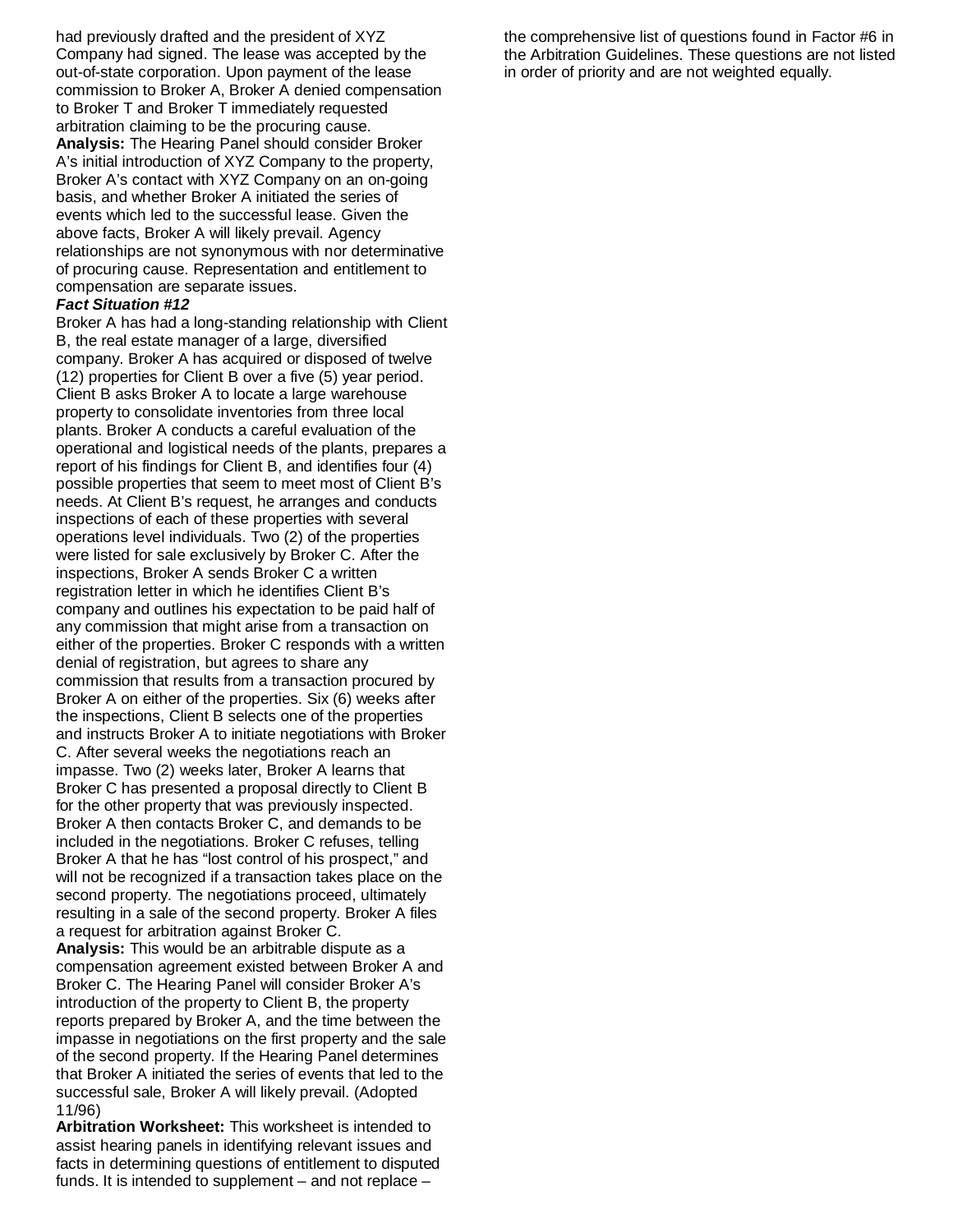# Appendix IV to Part Ten — Rationale for No Findings of Fact in Awards

Arbitration awards, unlike ethics decisions, are not subject to appeal and do not include findings of fact or rationale. While arbitration awards may, at times, involve significant sums of money, they differ from the decisions rendered by ethics hearing panels in two significant ways. First, the fact that a party in arbitration does not prevail is in no way an indication that the non-prevailing party behaved in anything other than an ethical manner. It simply means that they were not entitled to a particular sum of money with respect to a particular transaction. Second, the determinations rendered through arbitration have no effect on a REALTOR®'s continued good standing in the association or in the real estate community generally, whereas an adverse decision in a matter involving ethics demonstrates that the respondent has, in some way, failed to live up to the standards expected of REALTORS® and may result in discipline being imposed, including the possibility of suspension or expulsion from membership.

Arbitration awards are based on the hearing panel's analysis of the entire course of conduct giving rise to a dispute as demonstrated by the evidence and testimony presented in the course of the arbitration hearing. There is generally not a single act (or in some cases failure to act), statement, or particular event, but rather the entire course of conduct or events related to a transaction that forms the basis for the hearing panel making its arbitration award. Reducing, to a comprehensive writing, the grounds on which an arbitration award was made, could frequently be far more complex—and difficult than formulating the findings of fact (which may involve a single act or disclosure, or failure to act or disclose) which results in a determination that the Code of Ethics has been violated.

Consider that the obligations imposed by the Code of Ethics are, in most instances, clearly articulated in the Articles themselves, in the Standards of Practice, or in the official case interpretations. Thus, it is frequently readily apparent what a REALTOR® must do or say or, alternatively, must avoid saying or doing to ensure compliance with the Code. Arbitrable disputes, on the other hand, are very often (though not always) determined on the basis of procuring cause, a concept that cannot readily be reduced to a prescribed or proscribed action or event.

It is not uncommon for a non-prevailing party in arbitration to request an explanation or justification of a hearing panel's rationale for making an award. While this might be beneficial, at least in the sense that the nonprevailing party might understand, if not appreciate, the basis on which the award was based, there has been an on-going concern that, given the task of comprehensively and accurately articulating all of the acts and factors that are taken into account by an arbitration panel in rendering its award, there might be an understandable (and possibly unavoidable) tendency

to oversimplify or generalize the basis on which an award was made, with the resulting explanation or rationale or "findings", whether written or oral, being relied on by the non-prevailing party (and likely by others) as "precedent" to be introduced and relied on at future arbitration hearings. The unintended consequence of providing explanations or rationale or "findings" is contrary to the policy embodied in Official Interpretation 31 of Article I, Section 2 of the National Association's bylaws which prohibits any rule or policy predetermining awards in arbitration. Arbitrable matters must be decided not on the basis of a single aspect of the total transaction, such as making the first showing, or writing the contract, but rather on careful, deliberate consideration of all relevant facts and circumstances. While the question of whether arbitration decisions should include findings of fact has been discussed by the Professional Standards Committee on several occasions over the years, the Committee has consistently held that any possible educational benefits are far outweighed by the possibility that a proliferation of local association "arbitration case law" might quickly come into existence and that hearing panels would come to rely on these local determinations as the basis for subsequent arbitration awards instead of looking at each disputed transaction in its totality. It is for these reasons that the policies and procedures in the *Code of Ethics and Arbitration Manual* do not contemplate that written or oral explanations or rationale or "findings" will be part of arbitration awards rendered by hearing panels of associations of REALTORS®. (Adopted 11/06)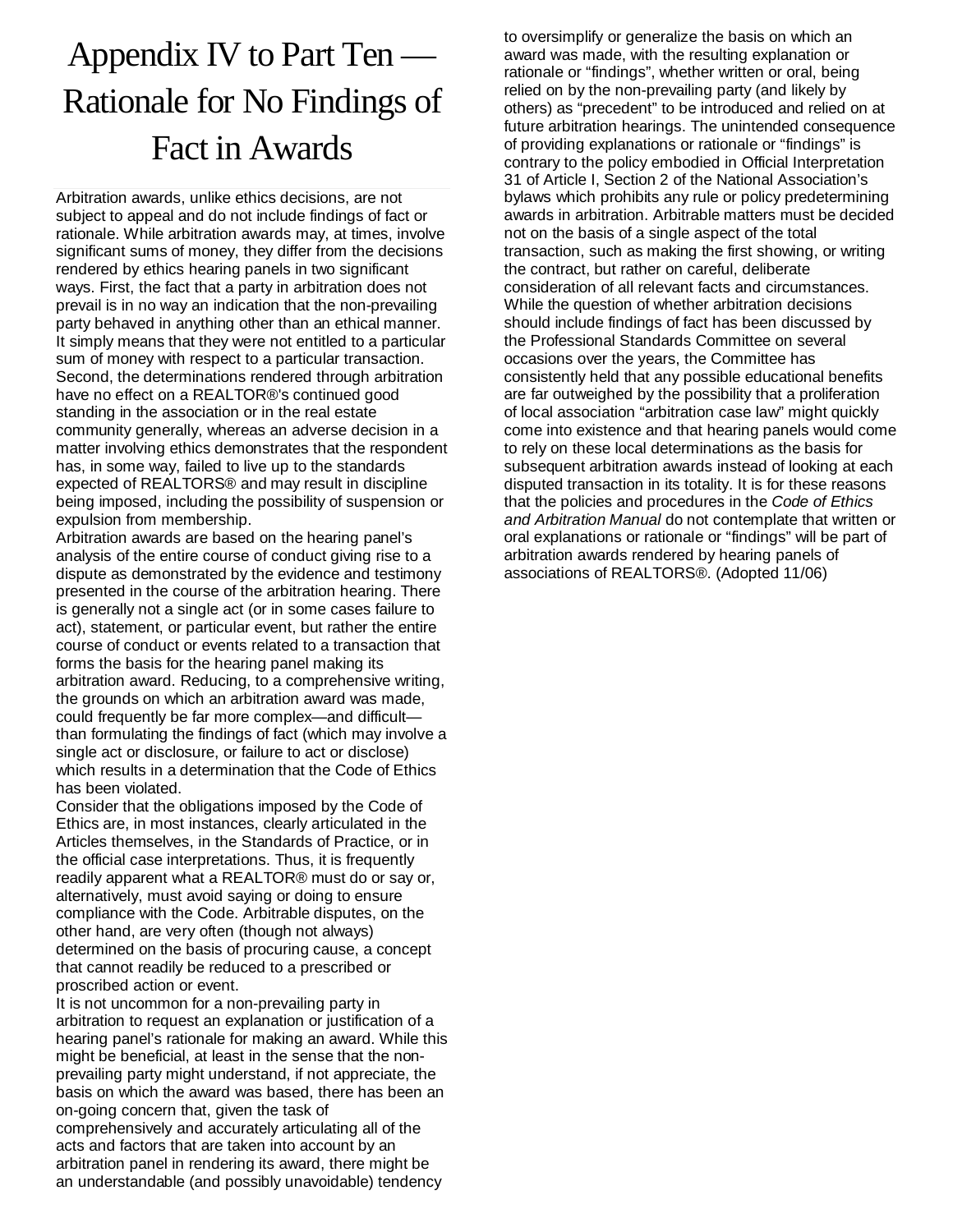# **Code of Ethics and Standards of Practice** of the National Association of Realtors<sup>®</sup>

# **Effective January 1, 2017**

Where the word Realtors® is used in this Code and Preamble, it shall be deemed to include Realtor-Associate®s.

While the Code of Ethics establishes obligations that may be higher than those mandated by law, in any instance where the Code of Ethics and the law conflict, the obligations of the law must take precedence.

# **Preamble**

Under all is the land. Upon its wise utilization and widely allocated ownership depend the survival and growth of free institutions and of our civilization.

Realtors® should recognize that the interests of the nation and its citizens require the highest and best use of the land and the widest distribution of land ownership. They require the creation of adequate housing, the building of functioning cities, the development of productive industries and farms,

and the preservation of a healthful environment.

Such interests impose obligations beyond those of ordinary commerce.

They impose grave social responsibility and a patriotic duty to which Realtors® should dedicate themselves, and for which they should be diligent in preparing themselves. Realtors®, therefore, are zealous to maintain and improve the standards of their calling and share with their fellow Realtors® a common responsibility for its integrity and honor.

In recognition and appreciation of their obligations to clients, customers, the public, and each other, Realtors® continuously strive to become and remain informed on issues affecting real estate and, as knowledgeable professionals, they willingly share the fruit of their experience and study with others. They identify and take steps, through enforcement of this Code of Ethics and by assisting appropriate regulatory bodies, to eliminate practices which may damage the public or which might discredit or bring dishonor to the real estate profession. Realtors® having direct personal knowledge of conduct that may violate the Code of Ethics involving misappropriation of client or customer funds or property, willful discrimination, or fraud resulting in substantial economic harm, bring such matters to the attention of the appropriate Board or Association of Realtors®. *(Amended 1/00)*

Realizing that cooperation with other real estate professionals promotes the best interests of those who utilize their services, Realtors® urge exclusive representation of clients; do not attempt to gain any unfair advantage over their competitors; and they refrain from making unsolicited comments about other practitioners. In instances where their opinion is sought, or where Realtors® believe that comment is necessary, their opinion is offered in an objective, professional manner, uninfluenced by any personal motivation or potential advantage or gain.

The term Realtor® has come to connote competency, fairness, and high integrity resulting from adherence to a lofty ideal of moral conduct in business relations. No inducement of profit and no instruction from clients ever can justify departure from this ideal.

In the interpretation of this obligation, Realtors® can take no safer guide than that which has been handed down through the

centuries, embodied in the Golden Rule, "Whatsoever ye would that others should do to you, do ye even so to them." Accepting this standard as their own, Realtors® pledge to observe its spirit in all of their activities whether conducted personally, through associates or others, or via technological means, and to conduct their business in accordance with the tenets set forth below. *(Amended 1/07)*

# **Duties to Clients and Customers**

#### **Article 1**

When representing a buyer, seller, landlord, tenant, or other client as an agent, Realtors® pledge themselves to protect and promote the interests of their client. This obligation to the client is primary, but it does not relieve Realtors® of their obligation to treat all parties honestly. When serving a buyer, seller, landlord, tenant or other party in a non-agency capacity, Realtors® remain obligated to treat all parties honestly. *(Amended 1/01)*

#### • **Standard of Practice 1-1**

Realtors®, when acting as principals in a real estate transaction, remain obligated by the duties imposed by the Code of Ethics. *(Amended 1/93)*

#### • **Standard of Practice 1-2**

The duties imposed by the Code of Ethics encompass all real estate-related activities and transactions whether conducted in person, electronically, or through any other means. The duties the Code of Ethics imposes are applicable whether Realtors® are acting as agents or in legally recognized nonagency capacities except that any duty imposed exclusively on agents by law or regulation shall not be imposed by this Code of Ethics on Realtors® acting in non-agency capacities. As used in this Code of Ethics, "client" means the person(s) or entity(ies) with whom a Realtor® or a Realtor®'s firm has an agency or legally recognized non-agency relationship; "customer" means a party to a real estate transaction who receives information, services, or benefits but has no contractual relationship with the Realtor® or the Realtor®'s firm; "prospect" means a purchaser, seller, tenant, or landlord who is not subject to a representation relationship with the Realtor® or Realtor®'s firm; "agent" means a real estate licensee (including brokers and sales associates) acting in an agency relationship as defined by state law or regulation; and "broker" means a real estate licensee (including brokers and sales associates) acting as an agent or in a legally recognized non-agency capacity. *(Adopted 1/95, Amended 1/07)*

#### • **Standard of Practice 1-3**

Realtors®, in attempting to secure a listing, shall not deliberately mislead the owner as to market value.

#### • **Standard of Practice 1-4**

Realtors®, when seeking to become a buyer/tenant representative, shall not mislead buyers or tenants as to savings or other benefits that might be realized through use of the Realtor®'s services. *(Amended 1/93)*

#### • **Standard of Practice 1-5**

Realtors® may represent the seller/landlord and buyer/tenant in the same transaction only after full disclosure to and with informed consent of both parties. *(Adopted 1/93)*

#### • **Standard of Practice 1-6**

Realtors® shall submit offers and counter-offers objectively and as quickly as possible. *(Adopted 1/93, Amended 1/95)* • **Standard of Practice 1-7**

#### When acting as listing brokers, Realtors® shall continue to submit to the seller/landlord all offers and counter-offers until closing or execution of a lease unless the seller/landlord has waived this obligation in writing. Realtors<sup>®</sup> shall not be obligated to continue to market the property

after an offer has been accepted by the seller/landlord. Realtors® shall recommend that sellers/landlords obtain the advice of legal counsel prior to acceptance of a subsequent offer except where the acceptance is contingent on the termination of the pre-existing purchase contract or lease. *(Amended 1/93)*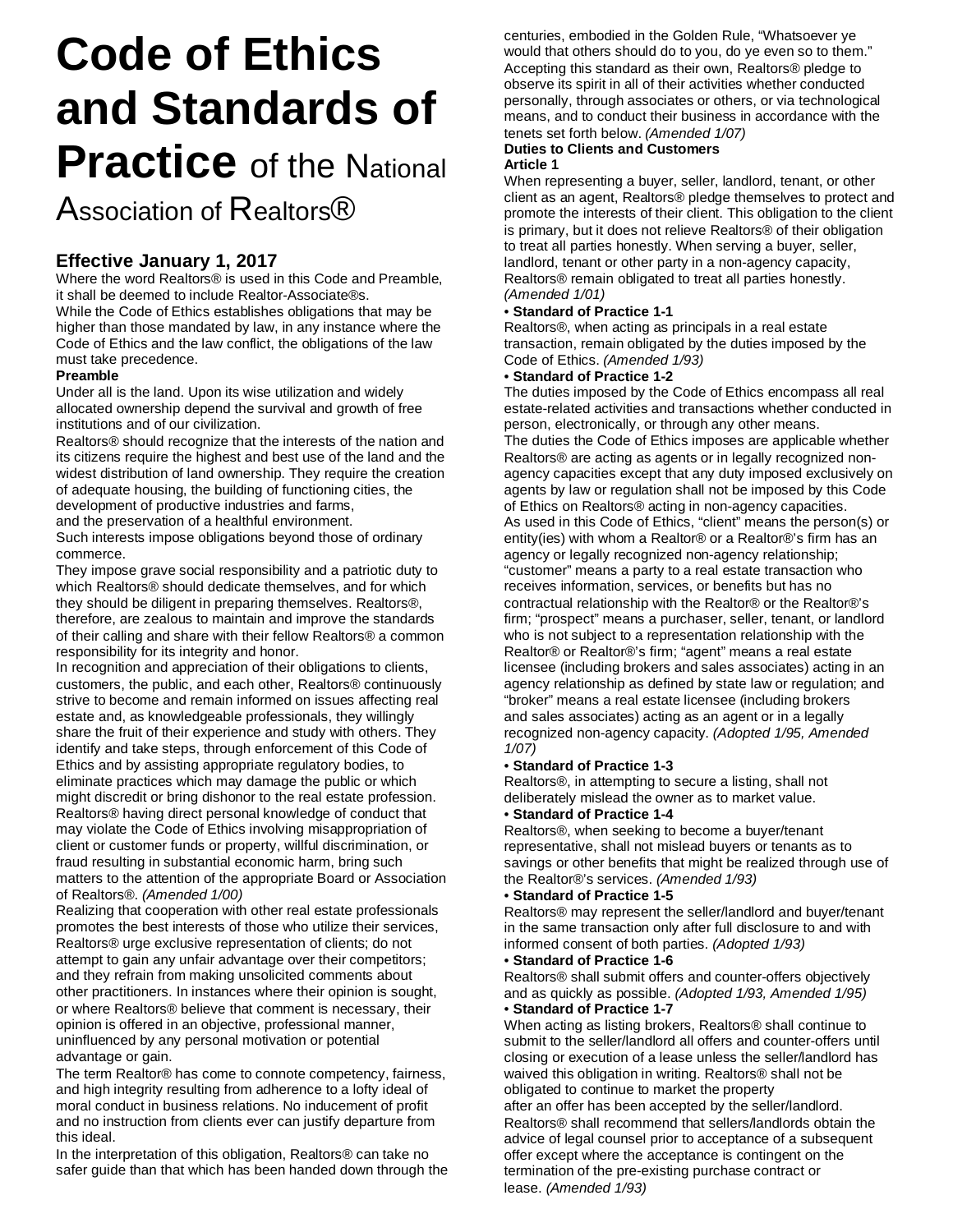#### • **Standard of Practice 1-8**

Realtors®, acting as agents or brokers of buyers/tenants, shall submit to buyers/tenants all offers and counter-offers until acceptance but have no obligation to continue to show properties to their clients after an offer has been accepted unless otherwise agreed in writing. Realtors®, acting as agents or brokers of buyers/tenants, shall recommend that buyers/tenants obtain the advice of legal counsel if there is a question as to whether a pre-existing contract has been terminated. *(Adopted 1/93, Amended 1/99)*

#### • **Standard of Practice 1-9**

The obligation of Realtors® to preserve confidential information (as defined by state law) provided by their clients in the course of any agency relationship or non-agency relationship recognized by law continues after

termination of agency relationships or any non-agency relationships recognized by law. Realtors® shall not knowingly, during or following the termination of professional relationships with their clients:

1) reveal confidential information of clients; or

2) use confidential information of clients to the disadvantage of clients; or

3) use confidential information of clients for the Realtor®'s advantage or the advantage of third parties unless:

a) clients consent after full disclosure; or

b) Realtors® are required by court order; or

c) it is the intention of a client to commit a crime and the information is necessary to prevent the crime; or

d) it is necessary to defend a Realtor® or the Realtor®'s employees or associates against an accusation of wrongful conduct. Information concerning latent material defects is not considered confidential information under this Code of Ethics. *(Adopted 1/93, Amended 1/01)*

#### • **Standard of Practice 1-10**

Realtors® shall, consistent with the terms and conditions of their real estate licensure and their property management agreement, competently manage the property of clients with due regard for the rights, safety and health of tenants and others lawfully on the premises. *(Adopted 1/95, Amended 1/00)*

#### • **Standard of Practice 1-11**

Realtors® who are employed to maintain or manage a client's property shall exercise due diligence and make reasonable efforts to protect it against reasonably foreseeable contingencies and losses. *(Adopted 1/95)*

#### • **Standard of Practice 1-12**

When entering into listing contracts, Realtors® must advise sellers/landlords of:

1) the Realtor®'s company policies regarding cooperation and the amount(s) of any compensation that will be offered to subagents, buyer/tenant agents, and/or brokers acting in legally recognized non-agency capacities;

2) the fact that buyer/tenant agents or brokers, even if compensated by listing brokers, or by sellers/landlords may represent the interests of buyers/tenants; and

3) any potential for listing brokers to act as disclosed dual agents, e.g., buyer/tenant agents. *(Adopted 1/93, Renumbered 1/98, Amended 1/03)*

#### • **Standard of Practice 1-13**

When entering into buyer/tenant agreements, Realtors® must advise potential clients of:

1) the Realtor®'s company policies regarding cooperation;

2) the amount of compensation to be paid by the client;

3) the potential for additional or offsetting compensation from other brokers, from the seller or landlord, or from other parties; 4) any potential for the buyer/tenant representative to act as a disclosed dual agent, e.g., listing broker, subagent, landlord's agent, etc., and 5) the possibility that sellers or sellers' representatives may not treat the existence, terms, or conditions of offers as confidential unless confidentiality is

required by law, regulation, or by any confidentiality agreement between the parties. *(Adopted 1/93, Renumbered 1/98, Amended 1/06)*

#### • **Standard of Practice 1-14**

Fees for preparing appraisals or other valuations shall not be contingent upon the amount of the appraisal or valuation. *(Adopted 1/02)*

#### • **Standard of Practice 1-15**

Realtors®, in response to inquiries from buyers or cooperating brokers shall, with the sellers' approval, disclose the existence of offers on the property. Where disclosure is authorized, Realtors® shall also disclose, if asked, whether offers were obtained by the listing licensee, another licensee in the listing firm, or by a cooperating broker. *(Adopted 1/03, Amended 1/09)*

#### • **Standard of Practice 1-16**

Realtors® shall not access or use, or permit or enable others to access or use,listed or managed property on terms or conditions other than those authorized by the owner or seller. *(Adopted 1/12)*

#### **Article 2**

Realtors® shall avoid exaggeration, misrepresentation, or concealment of pertinent facts relating to the property or the transaction. Realtors® shall not, however, be obligated to discover latent defects in the property, to advise on matters outside the scope of their real estate license, or to disclose facts which are confidential under the scope of agency or non-agency relationships as defined by state law. *(Amended 1/00)*

#### • **Standard of Practice 2-1**

Realtors® shall only be obligated to discover and disclose adverse factors reasonably apparent to someone with expertise in those areas required by their real estate licensing authority. Article 2 does not impose upon the Realtor® the obligation of expertise in other professional or technical disciplines. *(Amended 1/96)*

#### • **Standard of Practice 2-2**

- *(Renumbered as Standard of Practice 1-12 1/98)*
- **Standard of Practice 2-3**
- *(Renumbered as Standard of Practice 1-13 1/98)*

#### • **Standard of Practice 2-4**

Realtors® shall not be parties to the naming of a false consideration in any document, unless it be the naming of an obviously nominal consideration.

#### • **Standard of Practice 2-5**

Factors defined as "non-material" by law or regulation or which are expressly referenced in law or regulation as not being subject to disclosure are considered not "pertinent" for purposes of Article 2. *(Adopted 1/93)*

#### **Article 3**

Realtors® shall cooperate with other brokers except when cooperation is not in the client's best interest. The obligation to cooperate does not include the obligation to share commissions, fees, or to otherwise compensate another broker. *(Amended 1/95)*

#### • **Standard of Practice 3-1**

Realtors®, acting as exclusive agents or brokers of sellers/ landlords, establish the terms and conditions of offers to cooperate. Unless expressly indicated in offers to cooperate, cooperating brokers may not assume that the offer of cooperation includes an offer of compensation. Terms of compensation, if any, shall be ascertained by cooperating brokers before beginning efforts to accept the offer of cooperation.

#### *(Amended 1/99)*

#### • **Standard of Practice 3-2**

Any change in compensation offered for cooperative services must be communicated to the other Realtor® prior to the time that Realtor® submits an offer to purchase/lease the property. After a Realtor® has submitted an offer to purchase or lease property, the listing broker may not attempt to unilaterally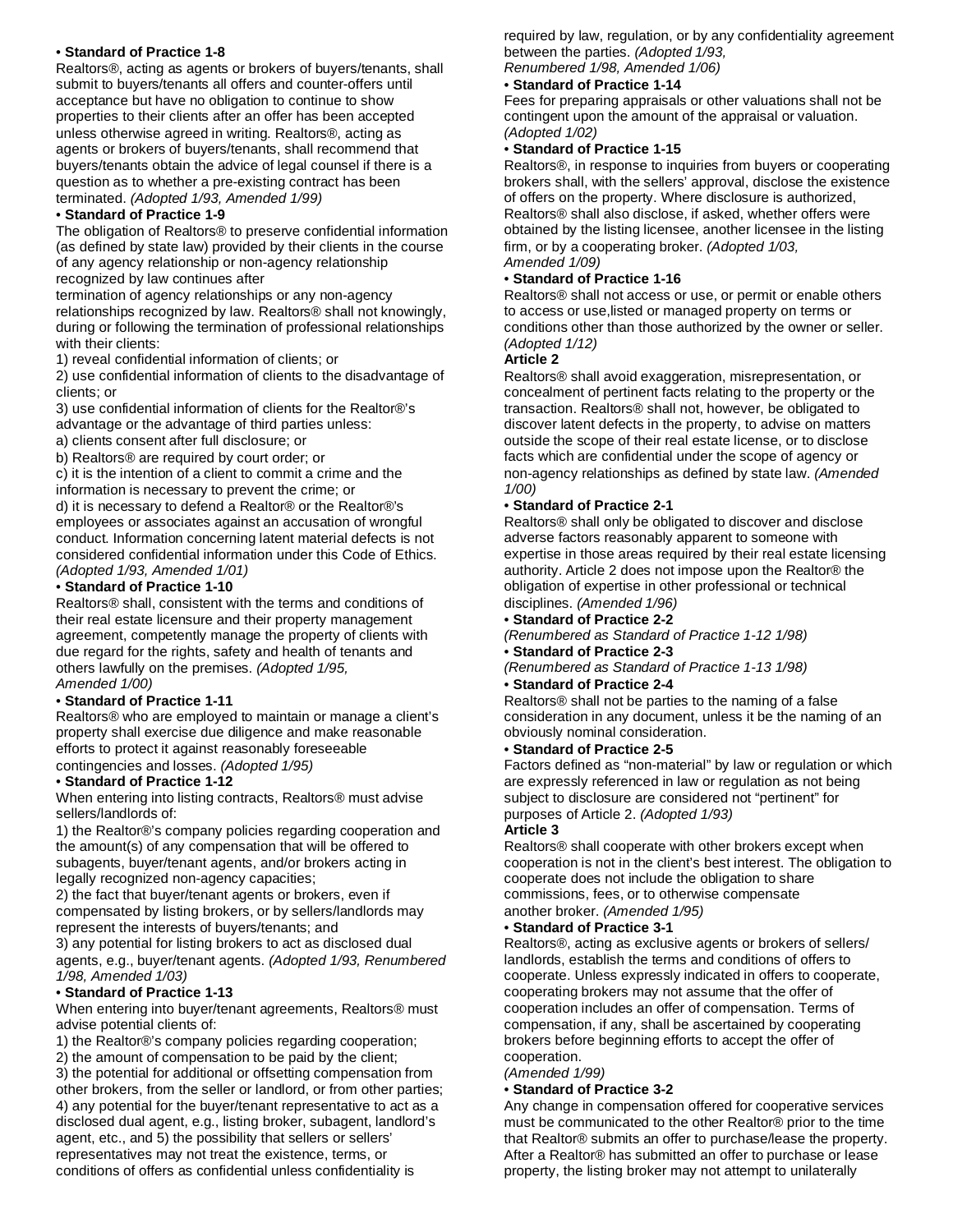#### • **Standard of Practice 3-3**

Standard of Practice 3-2 does not preclude the listing broker and cooperating broker from entering into an agreement to change cooperative compensation. *(Adopted 1/94)*

#### • **Standard of Practice 3-4**

Realtors®, acting as listing brokers, have an affirmative obligation to disclose the existence of dual or variable rate commission arrangements (i.e., listings where one amount of commission is payable if the listing broker's firm is the procuring cause of sale/lease and a different amount of commission is payable if the sale/lease results through the efforts of the seller/landlord or a cooperating broker). The listing broker shall, as soon as practical, disclose the existence of such arrangements to potential cooperating brokers and shall, in response to inquiries from cooperating brokers, disclose the differential that would result in a ooperative transaction or in a sale/lease that results through the efforts of the seller/landlord. If the cooperating broker is a buyer/tenant representative, the buyer/tenant representative must disclose such information to their client before the client makes an offer to purchase or lease. *(Amended 1/02)*

#### • **Standard of Practice 3-5**

It is the obligation of subagents to promptly disclose all pertinent facts to the principal's agent prior to as well as after a purchase or lease agreement is executed. *(Amended 1/93)*

#### • **Standard of Practice 3-6**

Realtors® shall disclose the existence of accepted offers, including offers with unresolved contingencies, to any broker seeking cooperation. *(Adopted 5/86, Amended 1/04)*

#### • **Standard of Practice 3-7**

When seeking information from another Realtor® concerning property under a management or listing agreement, Realtors® shall disclose their Realtor® status and whether their interest is personal or on behalf of a client and, if on behalf of a client, their relationship with the client.

*(Amended 1/11)*

#### • **Standard of Practice 3-8**

Realtors® shall not misrepresent the availability of access to show or inspect a listed property. *(Amended 11/87)*

#### • **Standard of Practice 3-9**

Realtors® shall not provide access to listed property on terms other than those established by the owner or the listing broker. *(Adopted 1/10)*

#### • **Standard of Practice 3-10**

The duty to cooperate established in Article 3 relates to the obligation to share information on listed property, and to make property available to other brokers for showing to prospective purchasers/tenants when it is in the best interests of sellers/landlords. *(Adopted 1/11)*

#### **Article 4**

Realtors® shall not acquire an interest in or buy or present offers from themselves, any member of their immediate families, their firms or any member thereof, or any entities in which they have any ownership interest, any real property without making their true position known to the owner or the owner's agent or broker. In selling property they own, or in which they have any interest, Realtors<sup>®</sup> shall reveal their ownership or interest in writing to the purchaser or the purchaser's representative. *(Amended 1/00)*

#### • **Standard of Practice 4-1**

For the protection of all parties, the disclosures required by Article 4 shall be in writing and provided by Realtors® prior to the signing of any contract. *(Adopted 2/86)*

#### **Article 5**

Realtors® shall not undertake to provide professional services concerning a property or its value where they have a present

or contemplated interest unless such interest is specifically disclosed to all affected parties.

#### **Article 6**

Realtors® shall not accept any commission, rebate, or profit on expenditures made for their client, without the client's knowledge and consent. When recommending real estate products or services (e.g., homeowner's insurance, warranty programs, mortgage financing, title insurance, etc.), Realtors® shall disclose to the client or customer to whom the recommendation is made any financial benefits or fees, other than real estate referral fees, the Realtor® or Realtor®'s firm may receive as a direct result of such recommendation. *(Amended 1/99)*

#### • **Standard of Practice 6-1**

Realtors® shall not recommend or suggest to a client or a customer the use of services of another organization or business entity in which they have a direct interest without disclosing such interest at the time of the recommendation or suggestion. *(Amended 5/88)*

#### **Article 7**

In a transaction, Realtors® shall not accept compensation from more than one party, even if permitted by law, without disclosure to all parties and the informed consent of the Realtor®'s client or clients. *(Amended 1/93)* **Article 8**

Realtors® shall keep in a special account in an appropriate financial institution, separated from their own funds, monies coming into their possession in trust for other persons, such as escrows, trust funds, clients' monies, and other like items. **Article 9**

Realtors®, for the protection of all parties, shall assure whenever possible that all agreements related to real estate transactions including, but not limited to, listing and representation agreements, purchase contracts, and leases are in writing in clear and understandable language expressing the specific terms, conditions, obligations and commitments of the parties. A copy of each agreement shall be furnished to each party to such agreements

upon their signing or initialing. *(Amended 1/04)* • **Standard of Practice 9-1**

For the protection of all parties, Realtors® shall use reasonable care to ensure that documents pertaining to the purchase, sale, or lease of real estate are kept current through the use of written extensions or amendments. *(Amended 1/93)*

#### • **Standard of Practice 9-2**

When assisting or enabling a client or customer in establishing a contractual relationship (e.g., listing and representation agreements, purchase agreements, leases, etc.) electronically, Realtors® shall make reasonable efforts to explain the nature and disclose the specific terms of the contractual relationship being established prior to it being agreed to by a contracting party. *(Adopted 1/07)*

#### **Article 10**

Realtors® shall not deny equal professional services to any person for reasons of race, color, religion, sex, handicap, familial status, national origin, sexual orientation, or gender identity. Realtors® shall not be parties to any plan or agreement to discriminate against a person or persons on the basis of race, color, religion, sex, handicap, familial status, national origin, sexual orientation, or gender identity. *(Amended 1/14)*

Realtors®, in their real estate employment practices, shall not discriminate against any person or persons on the basis of race, color, religion, sex, handicap, familial status, national origin, sexual orientation, or gender identity. *(Amended 1/14)* • **Standard of Practice 10-1**

When involved in the sale or lease of a residence, Realtors® shall not volunteer information regarding the racial, religious or ethnic composition of any neighborhood nor shall they engage in any activity which may result in panic selling,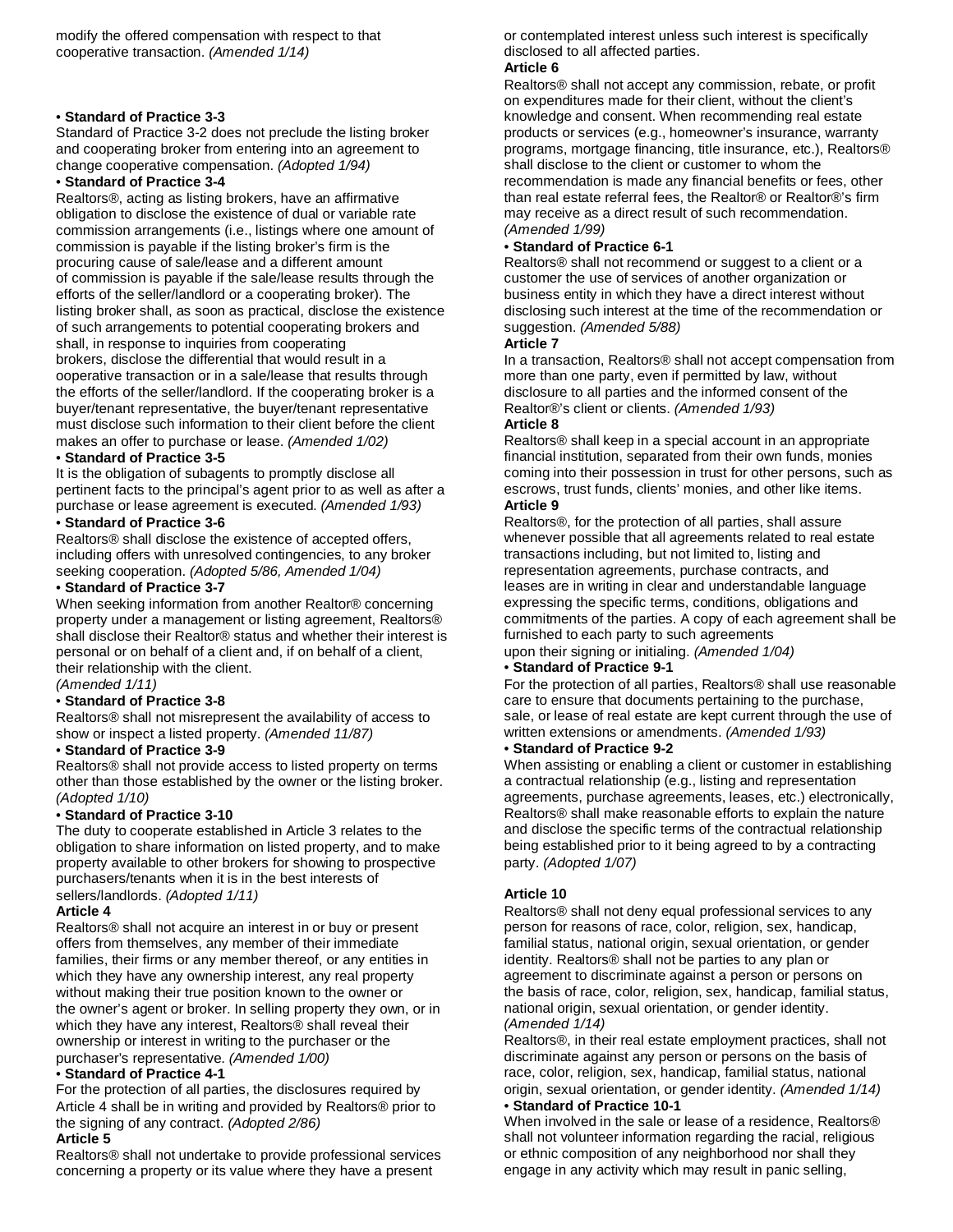#### however, Realtors® may provide other demographic information. *(Adopted 1/94, Amended 1/06) •* **Standard of Practice 10-2**

When not involved in the sale or lease of a residence, Realtors® may provide demographic information related to a property, transaction or professional assignment to a party if such demographic information is (a) deemed by the Realtor® to be needed to assist with or complete, in a manner consistent with Article 10, a real estate transaction or professional assignment and (b) is obtained or derived from a recognized, reliable, independent, and impartial source. The source of such information and any additions, deletions, modifications, interpretations, or other changes shall

be disclosed in reasonable detail.

*(Adopted 1/05, Renumbered 1/06)*

#### **• Standard of Practice 10-3**

Realtors® shall not print, display or circulate any statement or advertisement with respect to selling or renting of a property that indicates any preference, limitations or discrimination based on race, color, religion, sex, handicap, familial status, national origin, sexual orientation, or gender identity. *(Adopted 1/94, Renumbered 1/05 and 1/06,*

*Amended 1/14)*

#### **• Standard of Practice 10-4**

As used in Article 10 "real estate employment practices" relates to employees and independent contractors providing real estate-related services and the administrative and clerical staff directly supporting those individuals. *(Adopted 1/00, Renumbered 1/05 and 1/06)*

#### **Article 11**

The services which Realtors® provide to their clients and customers shall conform to the standards of practice and competence which are reasonably expected in the specific real estate disciplines in which they engage; specifically, residential real estate brokerage, real property management, commercial and industrial real estate brokerage, land

brokerage, real estate appraisal, real estate counseling, real estate syndication, real estate auction, and international real estate. Realtors® shall not undertake to provide specialized professional services concerning a type of property or service that is outside their field of competence unless they engage the assistance of one who is competent on such types of property or service, or unless the facts are fully disclosed

to the client. Any persons engaged to provide such assistance shall be so identified to the client and their contribution to the assignment should be set forth. *(Amended 1/10)*

#### • **Standard of Practice 11-1**

When Realtors® prepare opinions of real property value or price they must:

1) be knowledgeable about the type of property being valued, 2) have access to the information and resources necessary to formulate an accurate opinion, and

3) be familiar with the area where the subject property is located unless lack of any of these is disclosed to the party requesting the opinion in advance. When an opinion of value or price is prepared other than in pursuit of a listing or to assist a potential purchaser in formulating a purchase offer, the opinion shall include the following unless the party requesting the opinion requires a specific type of report or different data set:

1) identification of the subject property

2) date prepared

3) defined value or price

4) limiting conditions, including statements of purpose(s) and intended user(s)

5) any present or contemplated interest, including the possibility of representing the seller/landlord or buyers/tenants 6) basis for the opinion, including applicable market data

7) if the opinion is not an appraisal, a statement to that effect 8) disclosure of whether and when a physical inspection of the property's exterior was conducted

9) disclosure of whether and when a physical inspection of the property's interior was conducted

10) disclosure of whether the Realtor® has any conflicts of interest *(Amended 1/14)*

#### • **Standard of Practice 11-2**

The obligations of the Code of Ethics in respect of real estate disciplines other than appraisal shall be interpreted and applied in accordance with the standards of competence and practice which clients and the public reasonably require to protect their rights and interests considering the complexity of the transaction, the availability of expert assistance, and, where the Realtor® is an agent or subagent, the obligations of a fiduciary. *(Adopted 1/95)*

#### • **Standard of Practice 11-3**

When Realtors<sup>®</sup> provide consultive services to clients which involve advice or counsel for a fee (not a commission), such advice shall be rendered in an objective manner and the fee shall not be contingent on the substance of the advice or counsel given. If brokerage or transaction services are to be provided in addition to consultive services, a separate compensation may be paid with prior agreement between the client and Realtor®. *(Adopted 1/96)*

#### • **Standard of Practice 11-4**

The competency required by Article 11 relates to services contracted for between Realtors® and their clients or customers; the duties expressly imposed by the Code of Ethics; and the duties imposed by law or regulation. *(Adopted 1/02)*

#### **Article 12**

Realtors® shall be honest and truthful in their real estate communications and shall present a true picture in their advertising, marketing, and other representations. Realtors® shall ensure that their status as real estate professionals is readily apparent in their advertising, marketing, and other representations, and that the recipients of all real estate communications are, or have been, notified that those communications are from a real estate professional. *(Amended 1/08)*

#### • **Standard of Practice 12-1**

Realtors® may use the term "free" and similar terms in their advertising and in other representations provided that all terms governing availability of the offered product or service are clearly disclosed at the same time. *(Amended 1/97)*

#### • **Standard of Practice 12-2**

Realtors® may represent their services as "free" or without cost even if they expect to receive compensation from a source other than their client provided that the potential for the Realtor® to obtain a benefit from a third party is clearly disclosed at the same time. *(Amended 1/97)*

#### • **Standard of Practice 12-3**

The offering of premiums, prizes, merchandise discounts or other inducements to list, sell, purchase, or lease is not, in itself, unethical even if receipt of the benefit is contingent on listing, selling, purchasing, or leasing through the Realtor® making the offer. However, Realtors® must exercise care and candor in any such advertising or other public or private representations so that any party interested in receiving or otherwise benefiting from the Realtor®'s offer will have clear, thorough, advance understanding of all the terms and conditions of the offer. The offering of any inducements to do business is subject to the limitations and restrictions of state law and the ethical obligations established by any applicable Standard of Practice. *(Amended 1/95)*

#### • **Standard of Practice 12-4**

Realtors® shall not offer for sale/lease or advertise property without authority. When acting as listing brokers or as subagents, Realtors® shall not quote a price different from that agreed upon with the seller/ landlord. *(Amended 1/93)*

#### • **Standard of Practice 12-5**

Realtors® shall not advertise nor permit any person employed by or affiliated with them to advertise real estate services or listed property in any medium (e.g., electronically, print, radio,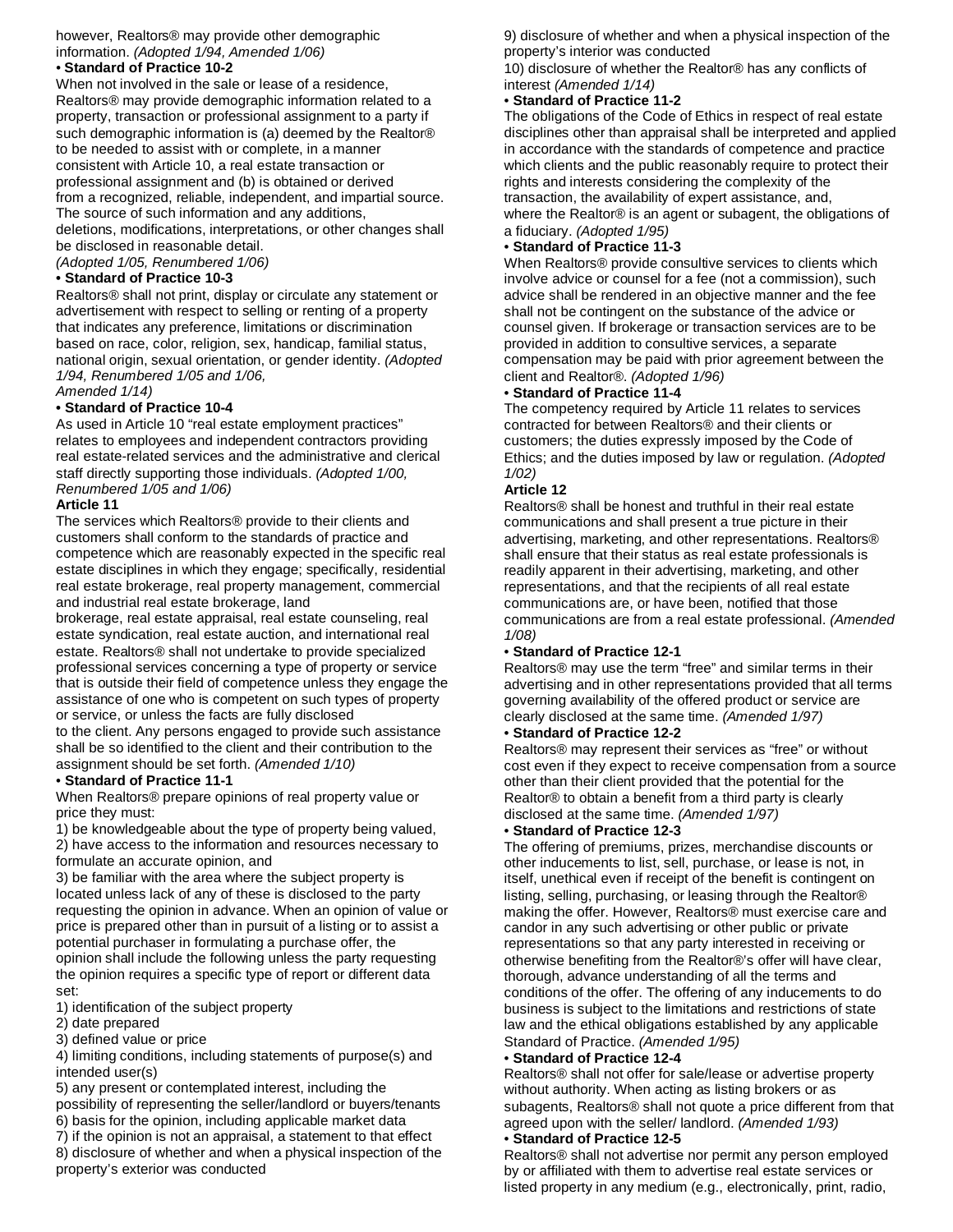television, etc.) without disclosing the name of that Realtor®'s firm in a reasonable and readily apparent manner either in the advertisement or in electronic advertising via a link to a display with all required disclosures. *(Adopted 11/86, Amended 1/16)*

### • **Standard of Practice 12-6**

Realtors®, when advertising unlisted real property for sale/lease in which they have an ownership interest, shall disclose their status as both owners/landlords and as Realtors® or real estate licensees. *(Amended 1/93)*

#### • **Standard of Practice 12-7**

Only Realtors® who participated in the transaction as the listing broker or cooperating broker (selling broker) may claim to have "sold" the property. Prior to closing, a cooperating broker may post a "sold" sign only with the consent of the listing broker. *(Amended 1/96)*

#### • **Standard of Practice 12-8**

The obligation to present a true picture in representations to the public includes information presented, provided, or displayed on Realtors®' websites. Realtors® shall use reasonable efforts to ensure that information on their websites is current. When it becomes apparent that information on a Realtor®'s website is no longer current or accurate, Realtors® shall promptly take corrective action. *(Adopted 1/07)*

# • **Standard of Practice 12-9**

Realtor® firm websites shall disclose the firm's name and state(s) of licensure in a reasonable and readily apparent manner. Websites of Realtors® and non-member licensees affiliated with a Realtor® firm shall disclose the firm's name and that Realtor®'s or non-member licensee's state(s) of licensure in a reasonable and readily apparent manner. *(Adopted 1/07)*

#### • **Standard of Practice 12-10**

Realtors®' obligation to present a true picture in their advertising and representations to the public includes Internet content posted, and the URLs and domain names they use, and prohibits Realtors® from:

1) engaging in deceptive or unauthorized framing of real estate brokerage websites;

2) manipulating (e.g., presenting content developed by others) listing and other content in any way that produces a deceptive or misleading result;

3) deceptively using metatags, keywords or other

devices/methods to direct, drive, or divert Internet traffic; or 4) presenting content developed by others without either attribution or without permission, or

5) to otherwise mislead consumers. *(Adopted 1/07, Amended 1/13)*

#### • **Standard of Practice 12-11**

Realtors® intending to share or sell consumer information gathered via the Internet shall disclose that possibility in a reasonable and readily apparent manner. *(Adopted 1/07)*

# **• Standard of Practice 12-12**

Realtors® shall not:

1) use URLs or domain names that present less than a true picture, or

2) register URLs or domain names which, if used, would present less than a true picture. *(Adopted 1/08)*

#### **• Standard of Practice 12-13**

The obligation to present a true picture in advertising, marketing, and representations allows Realtors® to use and display only professional designations, certifications, and other credentials to which they are legitimately entitled. *(Adopted 1/08)*

#### **Article 13**

Realtors® shall not engage in activities that constitute the unauthorized practice of law and shall recommend that legal counsel be obtained when the interest of any party to the transaction requires it.

#### **Article 14**

If charged with unethical practice or asked to present evidence or to cooperate in any other way, in any professional standards proceeding or investigation, Realtors® shall place all pertinent facts before the proper tribunals of the Member Board or affiliated institute, society, or council in which membership is held and shall take no action to disrupt or obstruct such processes. *(Amended 1/99)*

# • **Standard of Practice 14-1**

Realtors® shall not be subject to disciplinary proceedings in more than one Board of Realtors® or affiliated institute, society, or council in which they hold membership with respect to alleged violations of the Code of Ethics relating to the same transaction or event. *(Amended 1/95)*

#### • **Standard of Practice 14-2**

Realtors® shall not make any unauthorized disclosure or dissemination of the allegations, findings, or decision developed in connection with an ethics hearing or appeal or in connection with an arbitration hearing or procedural review. *(Amended 1/92)*

#### • **Standard of Practice 14-3**

Realtors® shall not obstruct the Board's investigative or professional standards proceedings by instituting or threatening to institute actions for libel, slander, or defamation against any party to a professional standards proceeding or their witnesses based on the filing of an arbitration request, an ethics complaint, or testimony given before any tribunal. *(Adopted 11/87, Amended 1/99)*

#### • **Standard of Practice 14-4**

Realtors® shall not intentionally impede the Board's investigative or disciplinary proceedings by filing multiple ethics complaints based on the same event or transaction. *(Adopted 11/88)*

#### **Article 15**

Realtors® shall not knowingly or recklessly make false or misleading statements about other real estate professionals, their businesses, or their business practices. *(Amended 1/12)*

#### • **Standard of Practice 15-1**

Realtors® shall not knowingly or recklessly file false or unfounded ethics complaints. *(Adopted 1/00)*

#### • **Standard of Practice 15-2**

The obligation to refrain from making false or misleading statements about other real estate professionals, their businesses, and their business practices includes the duty to not knowingly or recklessly publish, repeat, retransmit, or republish false or misleading statements made by others. This duty applies whether false or misleading statements are repeated in person, in writing, by technological means (e.g., the Internet), or by any other means. *(Adopted 1/07, Amended 1/12)*

#### • **Standard of Practice 15-3**

The obligation to refrain from making false or misleading statements about other real estate professionals, their businesses, and their business practices includes the duty to publish a clarification about or to remove statements made by others on electronic media the Realtor® controls once the Realtor® knows the statement is false or misleading. *(Adopted 1/10, Amended 1/12)*

#### **Article 16**

Realtors® shall not engage in any practice or take any action inconsistent with exclusive representation or exclusive brokerage relationship agreements that other Realtors® have with clients. *(Amended 1/04)*

#### • **Standard of Practice 16-1**

Article 16 is not intended to prohibit aggressive or innovative business practices which are otherwise ethical and does not prohibit disagreements with other Realtors® involving commission, fees, compensation or other forms of payment or expenses. *(Adopted 1/93, Amended 1/95)*

#### • **Standard of Practice 16-2**

Article 16 does not preclude Realtors® from making general announcements to prospects describing their services and the terms of their availability even though some recipients may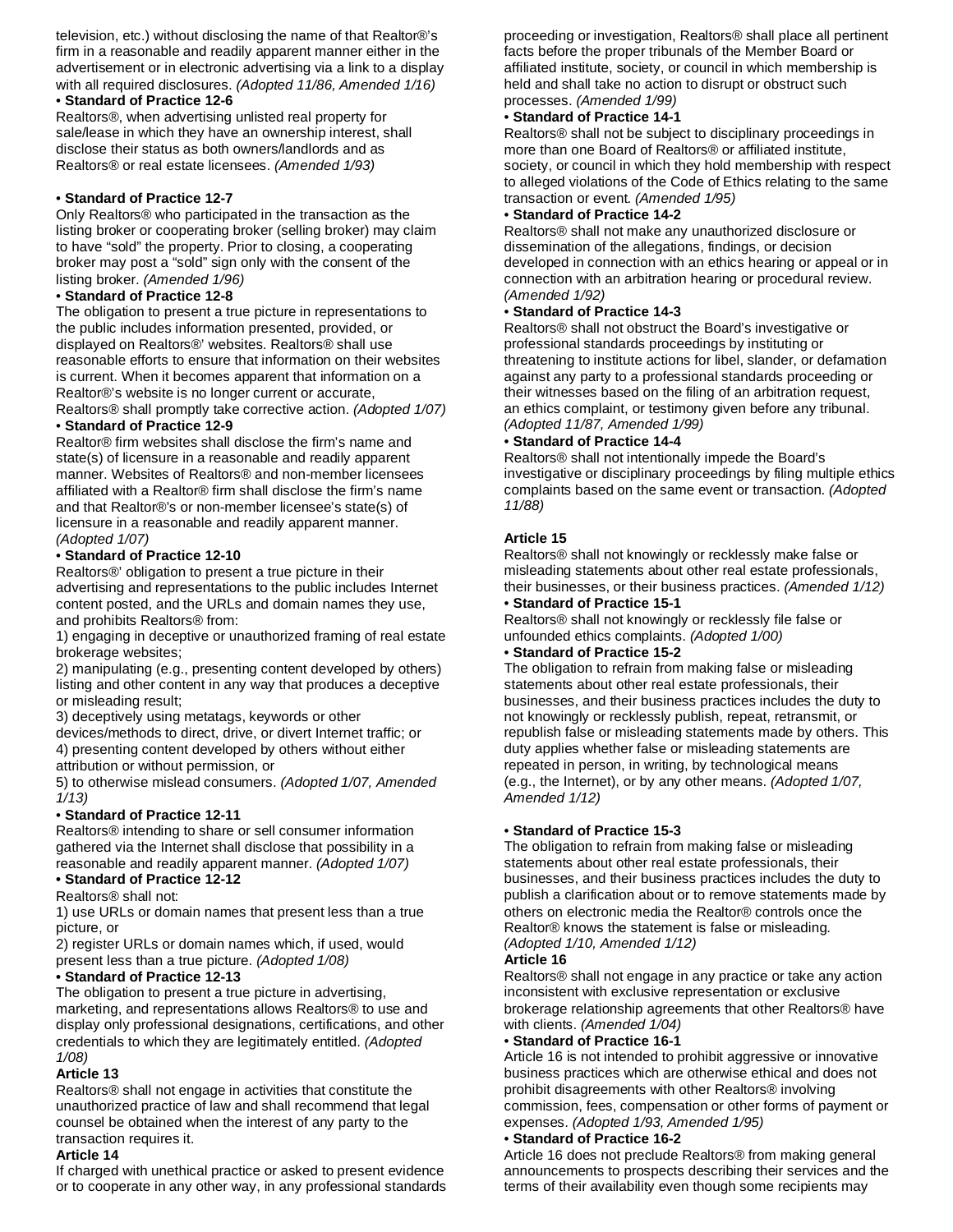have entered into agency agreements or other exclusive relationships with another Realtor®. A general telephone canvass, general mailing or distribution addressed to all prospects in a given geographical area or in a given profession, business, club, or organization, or other classification or group is deemed "general" for purposes of this standard. *(Amended 1/04)*

Article 16 is intended to recognize as unethical two basic types of solicitations: First, telephone or personal solicitations of property owners who have been identified by a real estate sign, multiple listing compilation, or other information service as having exclusively listed their property with another Realtor® and Second, mail or other forms of written solicitations of prospects whose properties are exclusively listed with another Realtor® when such solicitations are not part of a general mailing but are directed specifically to property owners identified through compilations of current listings, "for sale" or "for rent" signs, or other sources of information required by Article 3 and Multiple Listing Service rules to be made available to other Realtors® under offers of subagency or cooperation. *(Amended 1/04)*

#### • **Standard of Practice 16-3**

Article 16 does not preclude Realtors® from contacting the client of another broker for the purpose of offering to provide, or entering into a contract to provide, a different type of real estate service unrelated to the type of service currently being provided (e.g., property management as opposed to brokerage) or from offering the same type of service for property not subject to other brokers' exclusive agreements. However, information received through a Multiple Listing Service or any other offer of cooperation may not be used to target clients of other Realtors® to whom such offers to provide services may be made. *(Amended 1/04)*

#### • **Standard of Practice 16-4**

Realtors® shall not solicit a listing which is currently listed exclusively with another broker. However, if the listing broker, when asked by the Realtor®, refuses to disclose the expiration date and nature of such listing, i.e., an exclusive right to sell, an exclusive agency, open listing, or other form of contractual agreement between the listing broker and the client, the Realtor® may contact the owner to secure such information and may discuss the terms upon which the Realtor® might take a future listing or, alternatively, may take a listing to become effective upon expiration of any existing exclusive listing. *(Amended 1/94)*

#### • **Standard of Practice 16-5**

Realtors® shall not solicit buyer/tenant agreements from buyers/tenants who are subject to exclusive buyer/tenant agreements. However, if asked by a Realtor®, the broker refuses to disclose the expiration date of the exclusive buyer/tenant agreement, the Realtor® may contact the buyer/tenant to secure such information and may discuss the terms upon which the Realtor® might enter into a future buyer/tenant agreement or, alternatively, may enter into a buyer/tenant agreement to become effective upon the expiration of any existing exclusive buyer/tenant agreement. *(Adopted 1/94, Amended 1/98)*

#### • **Standard of Practice 16-6**

When Realtors® are contacted by the client of another Realtor® regarding the creation of an exclusive relationship to provide the same type of service, and Realtors® have not directly or indirectly initiated such discussions, they may discuss the terms upon which they might enter into a future agreement or, alternatively, may enter into an agreement which becomes effective upon expiration of any existing exclusive agreement. *(Amended 1/98)*

#### • **Standard of Practice 16-7**

The fact that a prospect has retained a Realtor® as an exclusive representative or exclusive broker in one or more past transactions does not preclude other Realtors® from seeking such prospect's future business. *(Amended 1/04)*

#### • **Standard of Practice 16-8**

The fact that an exclusive agreement has been entered into with a Realtor® shall not preclude or inhibit any other Realtor® from entering into a similar agreement after the expiration of the prior agreement. *(Amended 1/98)*

#### • **Standard of Practice 16-9**

Realtors®, prior to entering into a representation agreement, have an affirmative obligation to make reasonable efforts to determine whether the prospect is subject to a current, valid exclusive agreement to provide the same type of real estate service. *(Amended 1/04)*

#### • **Standard of Practice 16-10**

Realtors®, acting as buyer or tenant representatives or brokers, shall disclose that relationship to the seller/landlord's representative or broker at first contact and shall provide written confirmation of that disclosure to the seller/landlord's representative or broker not later than execution of a purchase agreement or lease. *(Amended 1/04)*

#### • **Standard of Practice 16-11**

On unlisted property, Realtors® acting as buyer/tenant representatives or brokers shall disclose that relationship to the seller/landlord at first contact for that buyer/tenant and shall provide written confirmation of such disclosure to the seller/landlord not later than execution of any purchase or lease agreement. *(Amended 1/04)* Realtors® shall make any request for anticipated compensation from the seller/landlord at first contact. *(Amended 1/98)*

#### • **Standard of Practice 16-12**

Realtors®, acting as representatives or brokers of sellers/landlords or as subagents of listing brokers, shall disclose that relationship to buyers/ tenants as soon as practicable and shall provide written confirmation of such disclosure to buyers/tenants not later than execution of any purchase or lease agreement. *(Amended 1/04)*

#### • **Standard of Practice 16-13**

All dealings concerning property exclusively listed, or with buyer/tenants who are subject to an exclusive agreement shall be carried on with the client's representative or broker, and not with the client, except with the consent of the client's representative or broker or except where such dealings are initiated by the client. Before providing substantive services (such as writing a purchase offer or presenting a CMA) to prospects, Realtors® shall ask prospects whether they are a party to any exclusive representation agreement. Realtors® shall not knowingly provide substantive services concerning a prospective transaction to prospects who are parties to exclusive representation agreements, except with the consent of the prospects' exclusive representatives or at the direction of prospects. *(Adopted 1/93, Amended 1/04)*

#### • **Standard of Practice 16-14**

Realtors® are free to enter into contractual relationships or to negotiate with sellers/landlords, buyers/tenants or others who are not subject to an exclusive agreement but shall not knowingly obligate them to pay more than one commission except with their informed consent. *(Amended 1/98)*

#### • **Standard of Practice 16-15**

In cooperative transactions Realtors® shall compensate cooperating Realtors® (principal brokers) and shall not compensate nor offer to compensate, directly or indirectly, any of the sales licensees employed by or affiliated with other Realtors® without the prior express knowledge and consent of the cooperating broker.

#### • **Standard of Practice 16-16**

Realtors®, acting as subagents or buyer/tenant representatives or brokers, shall not use the terms of an offer to purchase/lease to attempt to modify the listing broker's offer of compensation to subagents or buyer/tenant representatives or brokers nor make the submission of an executed offer to purchase/lease contingent on the listing broker's agreement to modify the offer of compensation. *(Amended 1/04)*

• **Standard of Practice 16-17**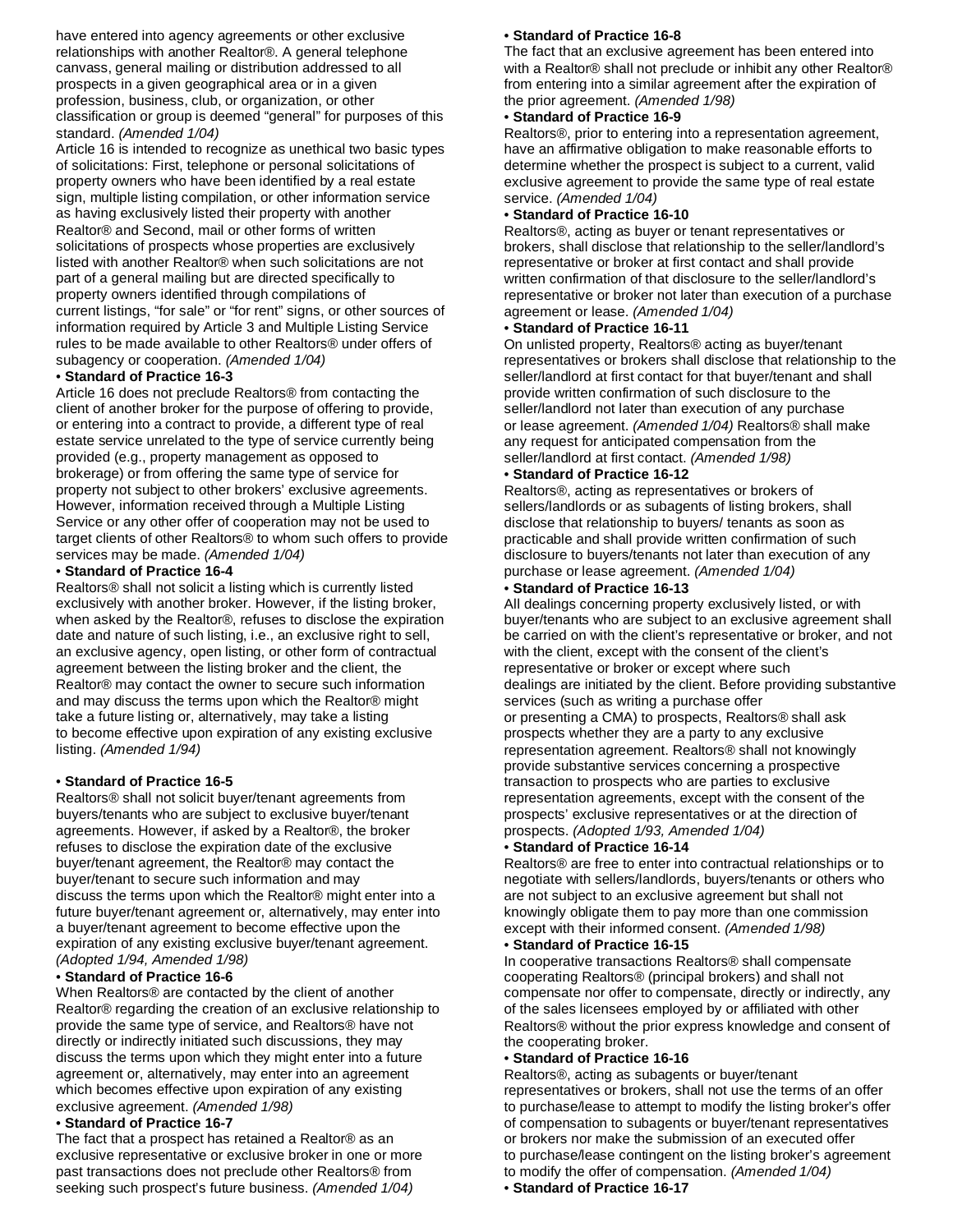Realtors®, acting as subagents or as buyer/tenant representatives or brokers, shall not attempt to extend a listing broker's offer of cooperation and/or compensation to other brokers without the consent of the listing broker. *(Amended 1/04)*

#### • **Standard of Practice 16-18**

Realtors® shall not use information obtained from listing brokers through offers to cooperate made through multiple listing services or through other offers of cooperation to refer listing brokers' clients to other brokers or to create buyer/tenant relationships with listing brokers' clients, unless such use is authorized by listing brokers. *(Amended 1/02)*

#### • **Standard of Practice 16-19**

Signs giving notice of property for sale, rent, lease, or exchange shall not be placed on property without consent of the seller/landlord. *(Amended 1/93)*

#### • **Standard of Practice 16-20**

Realtors®, prior to or after their relationship with their current firm is terminated, shall not induce clients of their current firm to cancel exclusive contractual agreements between the client and that firm. This does not preclude Realtors® (principals) from establishing agreements with their associated licensees governing assignability of exclusive agreements. *(Adopted 1/98, Amended 1/10)*

#### **Article 17**

In the event of contractual disputes or specific non-contractual disputes as defined in Standard of Practice 17-4 between Realtors® (principals) associated with different firms, arising out of their relationship as Realtors®, the Realtors® shall mediate the dispute if the Board requires its members to mediate. If the dispute is not resolved through mediation, or if mediation is not required, Realtors® shall submit the dispute to arbitration in accordance with the policies of the Board rather than litigate the matter. In the event clients of Realtors® wish to mediate or arbitrate contractual disputes arising out of real estate transactions, Realtors® shall mediate or arbitrate those disputes in accordance with the policies of the Board, provided the clients agree to be bound by any resulting agreement or award.

The obligation to participate in mediation and arbitration contemplated by this Article includes the obligation of Realtors® (principals) to cause their firms to mediate and arbitrate and be bound by any resulting agreement or award. *(Amended 1/12)*

#### • **Standard of Practice 17-1**

The filing of litigation and refusal to withdraw from it by Realtors® in an arbitrable matter constitutes a refusal to arbitrate. *(Adopted 2/86)*

#### • **Standard of Practice 17-2**

Article 17 does not require Realtors® to mediate in those circumstances when all parties to the dispute advise the Board in writing that they choose not to mediate through the Board's facilities. The fact that all parties decline to participate in mediation does not relieve Realtors® of the duty to arbitrate. Article 17 does not require Realtors® to arbitrate in those circumstances when all parties to the dispute advise the Board in writing that they choose not to arbitrate before the Board. *(Amended 1/12)*

#### • **Standard of Practice 17-3**

Realtors®, when acting solely as principals in a real estate transaction, are not obligated to arbitrate disputes with other Realtors® absent a specific written agreement to the contrary. *(Adopted 1/96)*

#### • **Standard of Practice 17-4**

Specific non-contractual disputes that are subject to arbitration pursuant to Article 17 are:

1) Where a listing broker has compensated a cooperating broker and another cooperating broker subsequently claims to be the procuring cause of the sale or lease. In such cases the complainant may name the first cooperating broker as respondent and arbitration may proceed without the listing

broker being named as a respondent. When arbitration occurs between two (or more) cooperating brokers and where the listing broker is not a party, the amount in dispute and the amount of any potential resulting award is limited to the amount paid to the respondent by the listing broker and any amount credited or paid to a party to the transaction at the direction of the respondent. Alternatively, if the complaint is brought against the listing broker, the listing broker may name the first cooperating broker as a third-party respondent. In either instance the decision of the hearing panel as to procuring cause shall be conclusive with respect to all current or subsequent claims of the parties for compensation arising out of the underlying cooperative transaction. *(Adopted 1/97, Amended 1/07)*

2) Where a buyer or tenant representative is compensated by the seller or landlord, and not by the listing broker, and the listing broker, as a result, reduces the commission owed by the seller or landlord and, subsequent to such actions, another cooperating broker claims to be the procuring cause of sale or lease. In such cases the complainant may name the first cooperating broker as respondent and arbitration may proceed without the listing broker being named as a respondent. When arbitration occurs between two (or more) cooperating brokers and where the listing broker is not a party, the amount in dispute and the amount of any potential resulting award is limited to the amount paid to the respondent by the seller or landlord and any amount credited or paid to a party to the transaction at the direction of the respondent. Alternatively, if the complaint is brought against the listing broker, the listing broker may name the first cooperating broker as a third-party respondent. In either instance the decision of the hearing panel as to procuring cause shall be conclusive with respect to all current or subsequent claims of the parties for compensation arising out of the underlying cooperative transaction. *(Adopted 1/97, Amended 1/07)*

3) Where a buyer or tenant representative is compensated by the buyer or tenant and, as a result, the listing broker reduces the commission owed by the seller or landlord and, subsequent to such actions, another cooperating broker claims to be the procuring cause of sale or

lease. In such cases the complainant may name the first cooperating broker as respondent and arbitration may proceed without the listing broker being named as a respondent. Alternatively, if the complaint is brought against the listing broker, the listing broker may name the first cooperating broker as a third-party respondent. In either instance the decision of the hearing panel as to procuring cause shall

be conclusive with respect to all current or subsequent claims of the parties for compensation arising out of the underlying cooperative transaction. *(Adopted 1/97)*

4) Where two or more listing brokers claim entitlement to compensation pursuant to open listings with a seller or landlord who agrees to participate in arbitration (or who requests arbitration) and who agrees to be bound by the decision. In cases where one of the listing brokers has been compensated by the seller or landlord, the other listing broker, as complainant, may name the first listing broker as respondent and arbitration may proceed between the brokers. *(Adopted 1/97)*

5) Where a buyer or tenant representative is compensated by the seller or landlord, and not by the listing broker, and the listing broker, as a result, reduces the commission owed by the seller or landlord and, subsequent to such actions, claims to be the procuring cause of sale or lease. In such cases arbitration shall be between the listing broker and the buyer or tenant representative and the amount in dispute is limited to the amount of the reduction of commission to which the listing broker agreed. *(Adopted 1/05)*

#### • **Standard of Practice 17-5**

The obligation to arbitrate established in Article 17 includes disputes between Realtors® (principals) in different states in instances where, absent an established inter-association